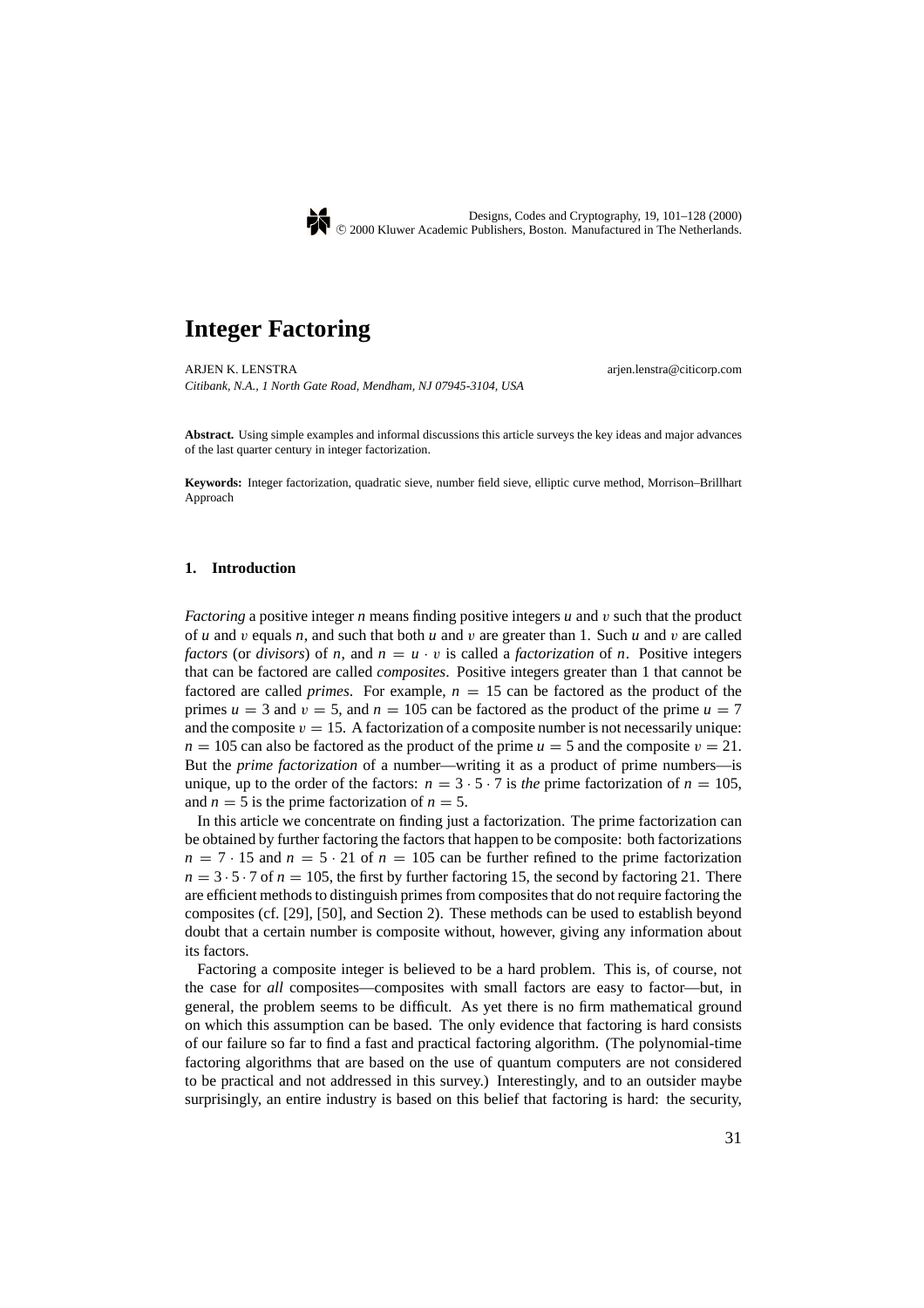i.e., the unbreakability, of one of the most popular public key cryptosystems relies on the supposed difficulty of factoring (cf. Appendix).

This relation between factoring and cryptography is one of the main reasons why people are interested in evaluating the practical difficulty of the integer factorization problem. Currently the limits of our factoring capabilities lie around 130 decimal digits. Factoring hard integers in that range requires enormous amounts of computing power. A cheap and convenient way to get the computing power needed is to distribute the computation over the Internet. This approach was first used in 1988 to factor a 100-digit integer [32], since then to factor many integers in the 100 to 120 digit range, and in 1994 to factor the famous 129-digit RSA-challenge number (cf.  $[4]$ ).<sup>1</sup> Most recently, in 1996 a 130-digit number was factored, partially using a World Wide Web interface [13].

This survey is intended for people who want to get an impression how modern factoring algorithms work. Using simple examples we illustrate the basic steps involved in the factoring methods used to obtain the factorizations just mentioned and we explain how these methods can be run in parallel on a loosely coupled computer network, such as the Internet.

We distinguish two main types of factoring methods: those that work quickly if one is lucky, and those that are almost guaranteed to work no matter how unlucky one is. The latter are referred to as *general-purpose algorithms* and have an expected run time that depends solely on the size of the number *n* being factored. The former are called *special-purpose algorithms*; they have an expected run time that also depends on the properties of theunknown—factors of *n*. When evaluating the security of factoring-based cryptosystems, people employ general-purpose factoring algorithms. This survey therefore focuses on this category of integer factoring algorithms, after a short description how primes can be efficiently distinguished from composites (Section 2) and of some of the most important special purpose algorithms in Section 3.

In Section 4 we sketch the basic approach of the general purpose algorithms. We show that they consist of two main steps: *data collection*, and *data processing*. Section 5 concentrates on the quadratic sieve factoring algorithm, the algorithm that was considered to be the most practical general purpose method from 1982 to 1994. We describe the data collection step, how it can be improved using some simple additional tricks, and how it can be parallelized over a network. Section 5 concludes with some data from quadratic sieve factoring efforts.

The algorithm that is currently considered to be the most practical method (for sufficiently large numbers)—the number field sieve—is sketched in Section 6. This sketch offers only a vague indication of the algorithm: it omits most of the mathematics required to fully understand the algorithm. In the appendix we describe the relation between factoring and cryptography.

Understanding the material presented in this survey requires some willingness to bear with a few easy examples and a few slightly more complicated formulas and descriptions. Some of the descriptions below are oversimplified to the point of being partially inaccurate—in particular the description of the number field sieve factoring algorithm is seriously deficient. Nevertheless, we hope that this survey provides a useful introduction to factoring that inspires the readers to consult the literature referred to in the references.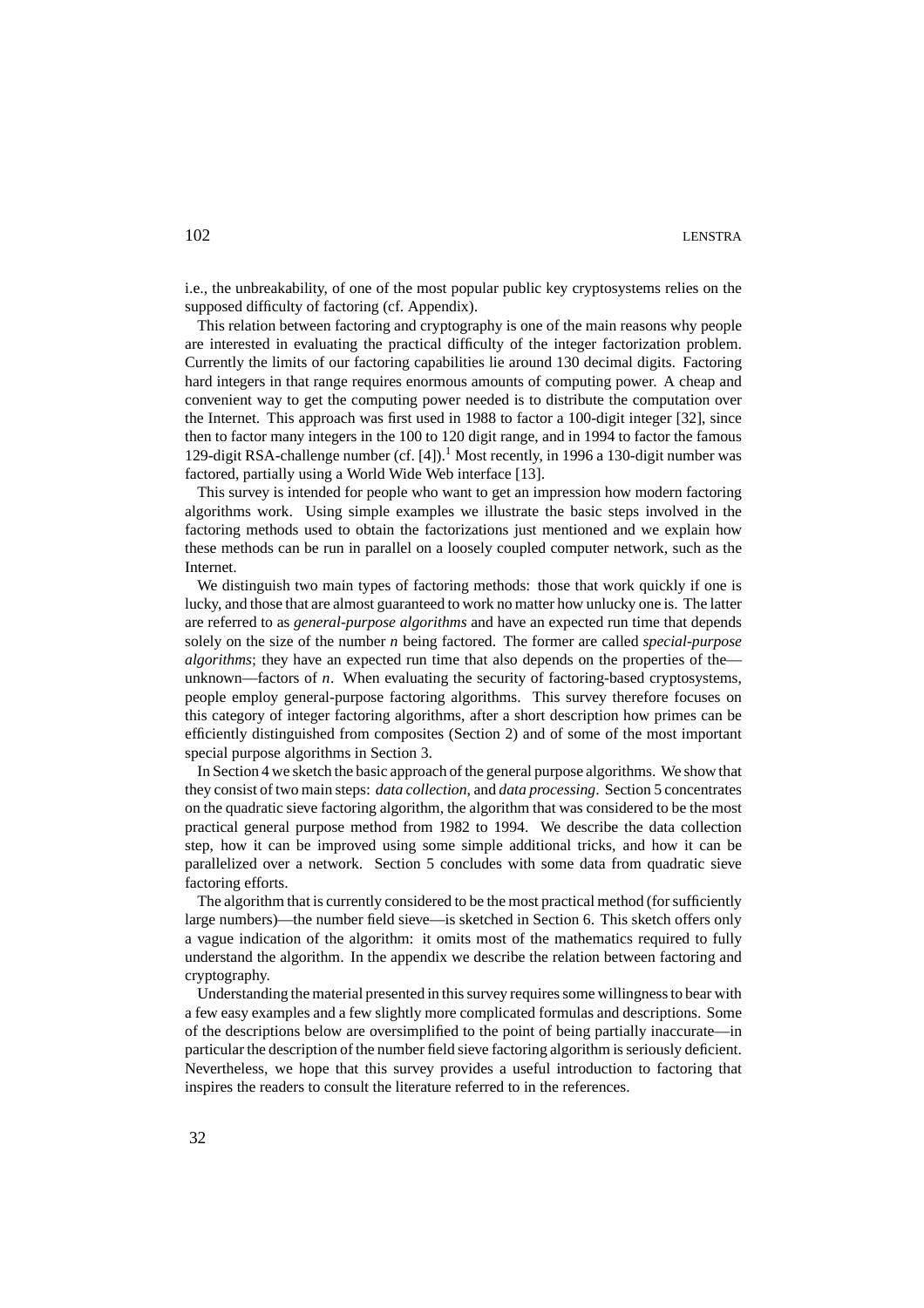# **2. Preliminaries**

**Notation.** By 'log*b*' we denote the base *b* logarithm, and 'ln' denotes the natural logarithm, i.e.,  $\ln = \log_e$  with  $e \approx 2.71828$ . The largest integer  $\lt = x$  is denoted by '[x]'. The number of primes  $\leq x$  is denoted by ' $\pi(x)$ ', the *prime counting function*; due to the *Prime number theorem* [24] we know that  $\pi(x) \approx x/\ln(x)$ . To give an example of some values of the prime counting function and its growth rate:

 $\{\pi(10^i): 1 \leq i \leq 19\}$ 

 $=$  {4, 25, 168, 1229, 9592, 78498, 664579, 57 61455, 508 47534, 4550 52511, 41180 54813, 3 76079 12018, 34 60655 36839, 320 49417 50802,

2984 45704 22669, 27923 83410 33925, 2 62355 71576 54233,

24 73995 42877 40860, 234 05766 72763 44607};

furthermore,  $\pi$ (4185 29658 14676 95669) = 10<sup>17</sup> (cf. [16,27]). Building a table of all primes  $< 10^{50}$  or of all 256-bit primes, as has often been proposed, is therefore completely infeasible.

**Smoothness.** We say that a positive integer is *B*-smooth if all its prime factors are  $\leq B$ . An integer is said to be *smooth with respect to S*, where *S* is some set of integers, if it can be completely factored using the elements of *S*. We often simply use the term *smooth*, in which case the bound *B* or the set *S* is clear from the context.

**Smoothness probability**. In the algorithms described in this paper we are interested in the probability that randomly selected integers are smooth. Intuitively, the smaller a number is, the higher the probability that it is smooth. For example, there are 39 positive 5 smooth numbers  $\leq 143$ , but there are 29 positive 5-smooth numbers  $\leq 72$ . Therefore, if we randomly pick positive numbers  $\leq m$ , we get a smoothness probability of  $39/143 = 0.27$ for  $m = 143$  but a higher probability  $29/72 = 0.40$  for  $m = 72$ . For  $m = 1000$  we get  $87/1000 = 0.08$ , and for  $m = 10^6$  we get only  $508/10^6 = 0.0005$ .

To express how the smoothness probability depends on the smoothness bound and the size of the numbers involved, we introduce

 $L_x[u, v] = \exp(v(\ln x)^u(\ln \ln x)^{1-u}).$ 

Let  $\alpha$ ,  $\beta$ ,  $r$ , and  $s$  be real numbers with  $\alpha$ ,  $\beta > 0$ ,  $0 < r \le 1$ , and  $0 < s < r$ . It follows from [10,15] that a random positive integer  $\leq L_x[r, \alpha]$  is  $L_x[s, \beta]$ -smooth with probability  $L_x[r - s, -\alpha(r - s)/\beta + o(1)]$  for  $x \to \infty$ . Thus, with  $r = 1$  and  $s = 1/2$ , a random positive integer  $\lt n^{\alpha}$  is  $L_n[1/2, \beta]$ -smooth with probability  $L_n[1/2, -\alpha/(2\beta) + o(1)]$ , for  $n \to \infty$ .

**Run times.** Throughout this survey, the function  $L_n$  is often used in run time estimates. Note that, in such applications, its first argument interpolates between polynomial time  $(u = 0)$  and exponential time  $(u = 1)$  in  $\ln n$ :

 $L_n[0, v] = \exp(v \ln \ln n) = (\ln n)^v$  and  $L_n[1, v] = \exp(v \ln n) = n^v$ .

A run time  $L_n[u, v]$  with  $u \leq 1$  and v constant is referred to as *subexponential time*.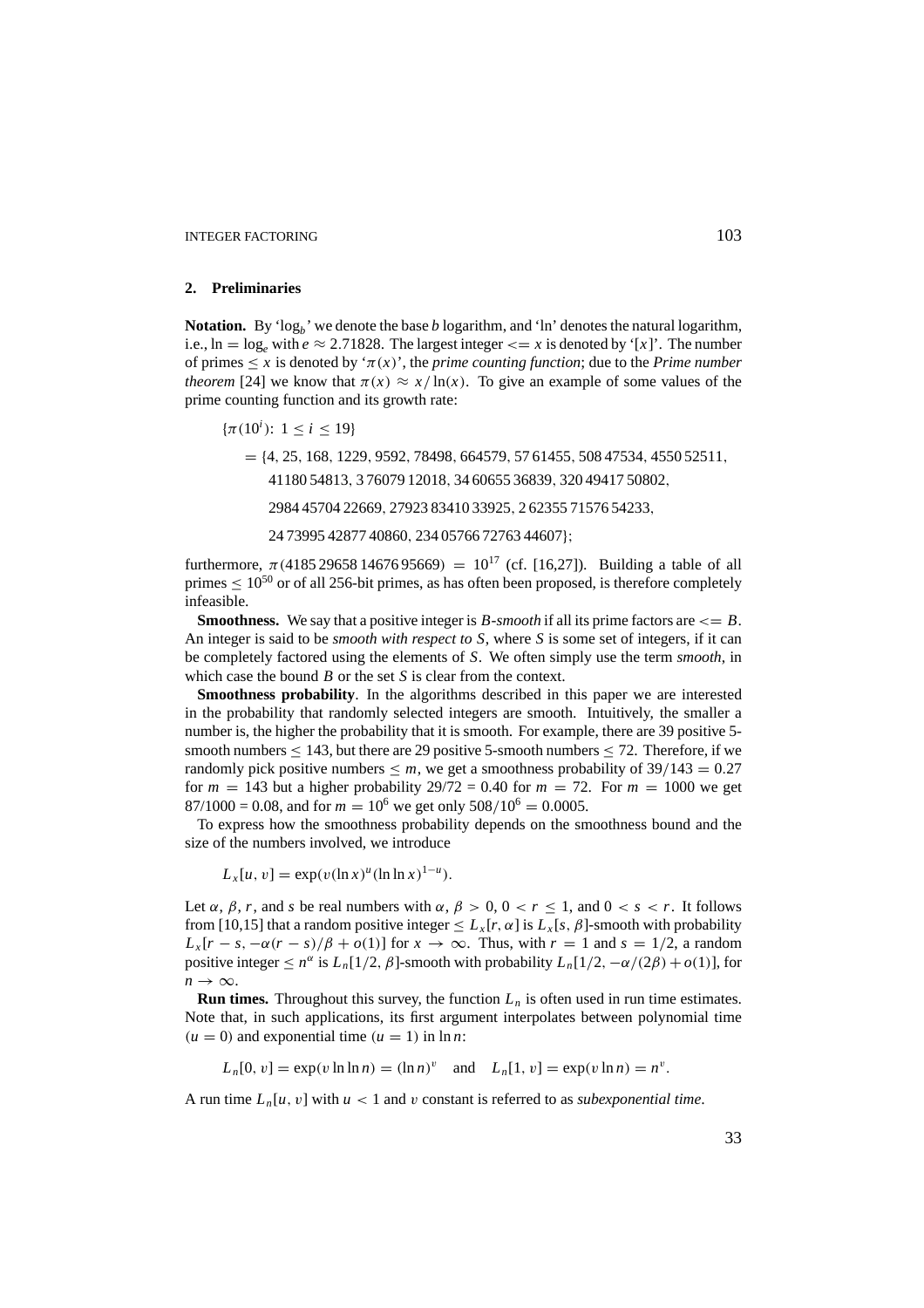All run times involving  $L_n$  are for  $n \to \infty$ . This implies that the  $o(1)$ 's that might occur in run time expressions go to zero. In practice, however, the *o*(1)'s are not zero. Therefore we cannot encourage the practice of evaluating the run time expression for any of the factoring methods presented here for a particular *n* with  $o(1) = 0$ , and to advertise the resulting number as the 'number of cycles' necessary to factor *n* using that method. The expressions are useful, however, to get an indication of the growth rate of the run time—they can be used (with  $o(1) = 0$ ) for limited range extrapolations to predict the expected run time for *m* given the run time of *n*, if  $|\log m - \log n|$  is not too large.

**Modular arithmetic.** Throughout this paper ' $x \equiv y \mod z$ ' means that  $x - y$  is a multiple of *z*, for integers *x*, *y*, and *z* with  $z > 0$ . Similarly, ' $x \neq y \mod z$ ' means that  $x - y$  is not a multiple of *z*. Thus,  $308 \equiv 22 \mod 143$  because  $308 - 22 = 286 = 2 \cdot 143$  is a multiple of 143, and  $143 \equiv 11 \mod 22$  because  $143 - 11 = 132 = 6 \cdot 22$  is a multiple of 22; but  $4 \neq 1$  mod 15 because  $4 - 1 = 3$  is not a multiple of 15. By '*x* mod *z*' we mean any integer *y* such that  $x \equiv y \mod z$ ; in practical circumstances we often use the *least non-negative remainder, i.e., we assume that*  $0 \le y \le z$ , or the *least absolute remainder, i.e., we assume* that  $-z/2 < y \le z/2$ . Thus, by 143 mod 22 we mean 11, or 33, or −11, or any integer of the form  $11 + k \cdot 22$ , for some integer k; the least non-negative remainder and the least absolute remainder of 143 mod 22 are both equal to 11.

Note that given *x* mod *z* and *y* mod *z* it it possible to efficiently compute  $(x + y)$  mod *z*,  $(x - y)$ *y*) mod *z*, or (*x* ⋅ *y*) mod *z*: simply compute (*x* mod *z*) + (*y* mod *z*), (*x* mod *z*) − (*y* mod *z*), or  $(x \mod z) \cdot (y \mod z)$  and if necessary remove multiples of z from the result if least remainders are used. The latter operation can be done using a division with remainder by *z*. Examples of this so-called *modular arithmetic* (with *modulus z*) can be found throughout the paper.

To be able to divide in modular arithmetic, for instance to compute  $(1/x)$  mod *z*, we need a little more. An important operation on which many factoring and other algorithms rely is finding the *greatest common divisor* of two non-negative integers, say *x* and *z*, i.e., the largest factor that  $x$  and  $z$  have in common. Of course, the greatest common divisor of  $x$ and  $z$  ('gcd( $x$ ,  $z$ )' for short) can be found by computing the prime factorizations of  $x$  and  $z$ and multiplying all prime factors they have in common. A much faster method to compute  $gcd(x, z)$  is *Euclid's algorithm*, a method that was invented more than 2000 years ago. It is based on the observation that  $gcd(x, 0) = x$ , that  $gcd(x, z) = gcd(z, x \mod z)$  if  $z \neq 0$ , and that, if  $x > z$  and least non-negative remainders are used, the 'new' pair  $(z, x \mod z)$ is substantially 'smaller' than the 'old' pair  $(x, z)$ . As an example:

$$
gcd(308, 143) = gcd(143, 22) = gcd(22, 11) = gcd(11, 0) = 11,
$$

and

 $gcd(143, 19) = gcd(19, 10) = gcd(10, 9) = gcd(9, 1) = gcd(1, 0) = 1.$ 

If  $gcd(x, z) = 1$  as in the latter example, we say that *x* and *z* are coprime, i.e., *x* and *z* do not have any factors  $> 1$  in common.

If *x* and *z* are coprime, we can compute  $(1/x)$  mod *z*, using a variant of Euclid's algorithm that is generally referred to as the *extended Euclidean algorithm*. Actually, the extended Euclidean algorithm does more: it computes  $gcd(x, z)$  and, if the latter equals 1, it computes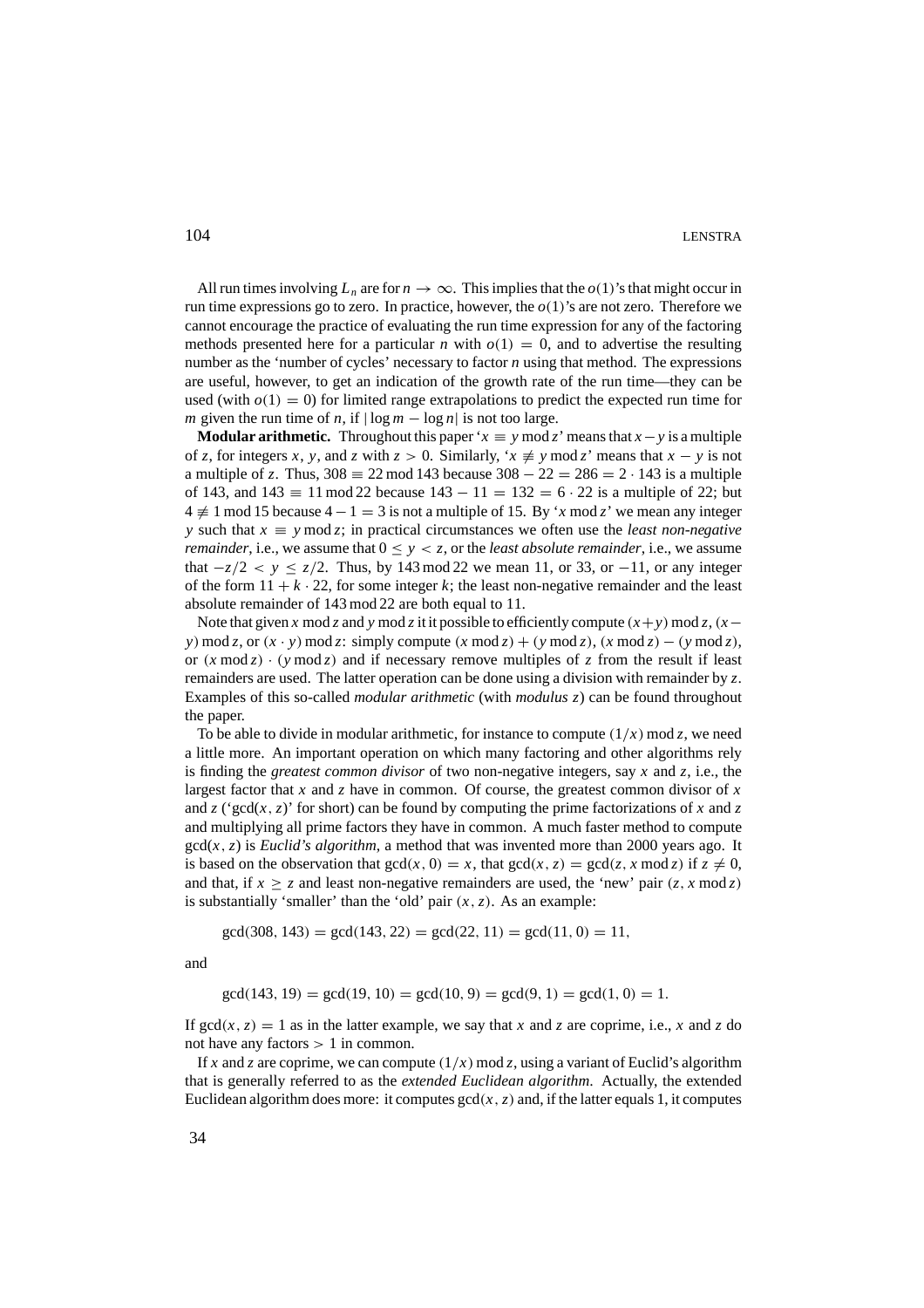$(1/x)$  mod *z* as well. The process is illustrated in the following example where we compute  $(1/19)$  mod 143. In the *i*th line we have  $x = 19$ ,  $z = 143$  and two other numbers,  $r_i$  and *s<sub>i</sub>*, such that  $x \cdot r_i \equiv s_i \mod z$ . Assuming that  $0 \le x \le z$  we have  $r_1 = 0$ ,  $s_1 = z$ ,  $r_2 = 1$ , and  $s_2 = x$ . The  $(i + 1)$ st line follows from the  $(i - 1)$ st and *i*th by subtracting the *i*th as many times as possible from the  $(i - 1)$ st, without making the right hand side of the resulting  $(i + 1)$ st line negative. The process terminates as soon as some  $s_i = 0$ ; if  $s_k = 0$ then  $s_{k-1} = \gcd(x, z)$ , and if  $s_{k-1}$  equals 1, then  $r_{k-1} \equiv (1/x) \mod z$ :

 $19 \cdot 0 \equiv 143 \mod 143$  $19 \cdot 1 \equiv 19 \mod 143$  (subtract  $[143/9] = 7 \text{ times}$ )  $19 \cdot (-7) \equiv 10 \mod 143$  (subtract  $[19/10] = 1$  times)  $19 \cdot 8 \equiv 9 \mod 143$  (subtract  $[10/9] = 1 \text{ times}$ )  $19 \cdot (-15) \equiv 1 \mod 143$  (subtract  $[9/1] = 9 \text{ times}$ )  $19 \cdot 143 \equiv 0 \mod 143$  (done).

Thus,  $128 = -15 + 143$  is the least non-negative remainder of  $(1/19)$  mod 143. We say that 128 is the *inverse* of 19 modulo 143. Note that the numbers on the right hand sides in the example also appear in the earlier example where we computed gcd(143, 19). For more background on Euclid's algorithm and the extended Euclidean algorithm see [25].

**Compositeness testing.** A famous theorem of Fermat (his *little theorem*) says that if *n* is prime and *a* is an integer that is not divisible by *n*, then

 $a^{n-1} \equiv 1 \mod n$ .

For instance, for  $n = 7$  and  $a = 2$  we find that

$$
2^6 = 64 = 1 + 9 \cdot 7 \equiv 1 \mod 7.
$$

This does not prove that 7 is prime, it is merely an example of Fermat's little theorem for  $n = 7$  and  $a = 2$ . Note, however, that if we have two integers  $n > 1$  and a such that n and *a* do not have any factor in common, and such that

 $a^{n-1} \not\equiv 1 \mod n$ ,

then *n* cannot be a prime number because that would contradict Fermat's little theorem. Therefore, Fermat's little theorem can be used to *prove* that a number is composite. An *a* that can be used in this way to prove the compositeness of *n* is often called a *witness* to the compositeness of *n*. For instance, for  $n = 15$  and  $a = 2$  we find that

$$
2^{14} = 16384 = 4 + 1092 \cdot 15 \equiv 4 \not\equiv 1 \mod 15,
$$

so that 2 is a witness to the compositeness of 15.

This is certainly not the fastest way to prove that 15 is composite—indeed, it is much faster to note that  $15 = 3 \cdot 5$ . But for general *n*, finding a factor of *n* is much harder than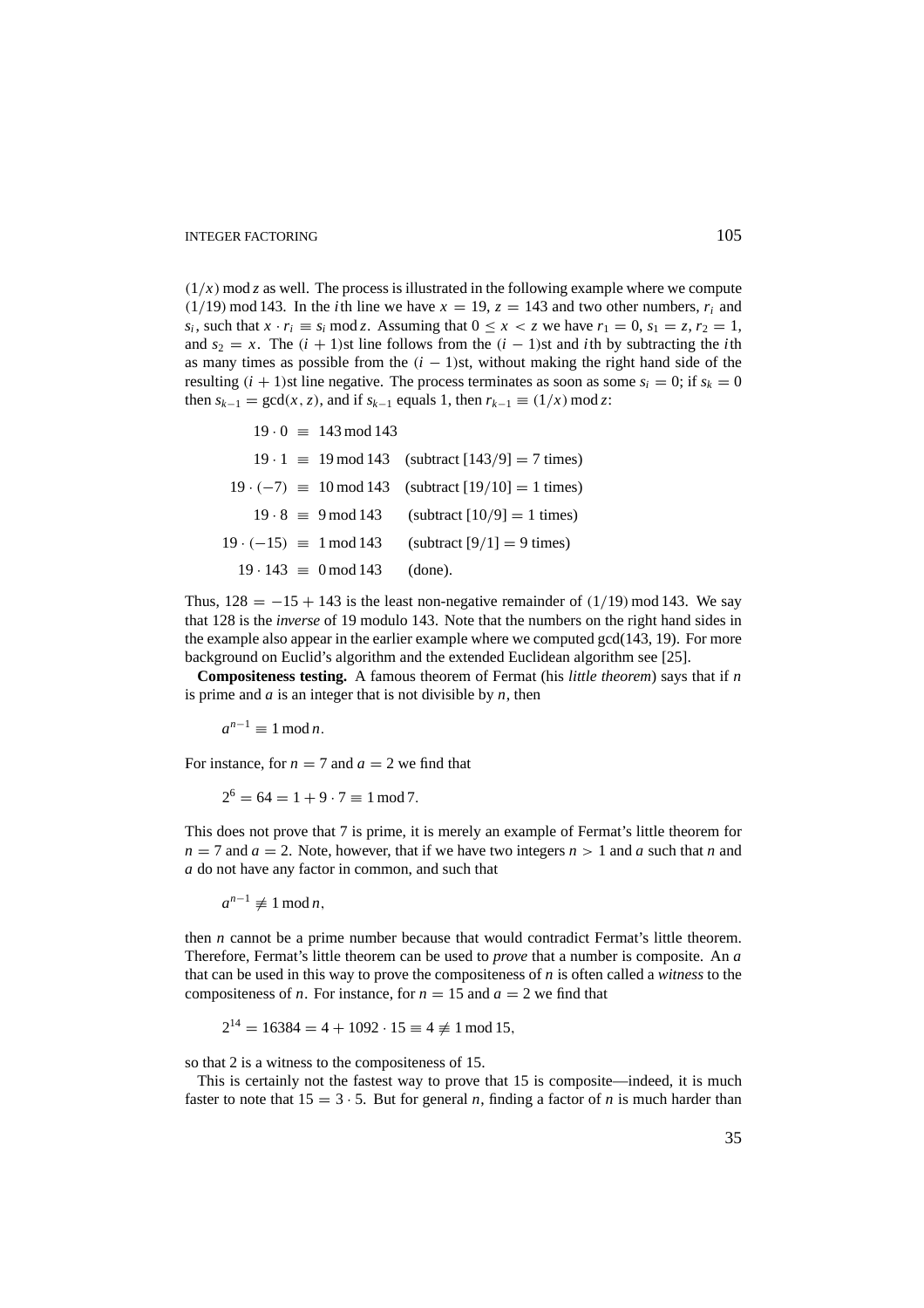computing *a<sup>n</sup>*−<sup>1</sup> mod *n*, because the latter can be done using a quick method called *repeated square and multiply*. Using this method in the example, we compute

 $2^2 \mod 15 = 4$ .  $2^3 \mod 15 = 2 \cdot (2^2 \mod 15) \mod 15 = 2 \cdot 4 = 8$ ,  $2^6 \text{ mod } 15 = (2^3 \text{ mod } 15)^2 \text{ mod } 15 = 8^2 \text{ mod } 15 = 64 = 4 + 4 \cdot 15 \equiv 4 \text{ mod } 15,$  $2^7 \mod 15 = 2 \cdot (2^6 \mod 15) \mod 15 \equiv 2 \cdot 4 = 8$ ,

and

 $2^{14}$  mod  $15 = (2^7 \text{ mod } 15)^2 \text{ mod } 15 = 8^2 \text{ mod } 15 = 64 \equiv 4 \text{ mod } 15.$ 

If we use least non-negative remainders, all numbers involved in this computation are  $\langle n^2 \rangle$ . The number of squares and multiplies is bounded by  $2 \cdot \log_2(n)$ . The pattern of squares and multiplies can be found by looking at the binary representation of the exponent  $n - 1$ (cf. [25]).

Thus, we can compute  $a^{n-1}$  mod *n* efficiently, which should allow us to easily prove that *n* is composite if we simplemindedly assume that witnesses are not too rare: simply pick a random *a* with  $1 < a < n$ , check that *n* and *a* are coprime<sup>2</sup>, compute  $a^{n-1}$  mod *n* if they are, and hope that the outcome is not equal to 1. Unfortunately, this process does not work for *all* composite *n*: there are composite numbers for which  $a^{n-1} \equiv 1 \text{ mod } n$  for all *a* that are coprime to *n*. These numbers are called *Carmichael numbers*; the smallest one is 561. It has recently been proved that there are infinitely many Carmichael numbers: there are at least  $x^{2/7}$  of them  $\leq x$ , once *x* is sufficiently large (cf. [2]). This invalidates the simple compositeness test based on Fermat's little theorem: for a Carmichael number *n* the test  $a^{n-1} \equiv 1 \mod n$  never fails, if *n* and *a* are coprime, and therefore never proves the compositeness of *n*.

Fortunately, there is an easy fix to this problem, if we use Selfridge's slight variation of Fermat's little theorem: if *n* is an odd prime,  $n - 1 = 2^t \cdot u$  for integers *t* and *u* with *u* odd, and *a* is an integer that is not divisible by *n*, then

either  $a^u \equiv 1 \mod n$  or  $a^{2^i u} \equiv -1 \mod n$  for some *i* with  $0 \le i < t$ .

For odd composite *n* it can be proved that a randomly selected integer  $a \in \{2, 3, \ldots, n-1\}$ has a chance of at least 75% not to satisfy these conditions and thereby be a witness to *n*'s compositeness (cf. [38,49]); see also [3]. This makes proving compositeness of *n* in practice an easy matter: apply Selfridge's test for randomly picked *a*'s, until an *a* is found that is a witness to the compositeness of *n*. If no witness can be found after some reasonable number of attempts, the compositeness test fails, and *n* is declared to be *probably prime*. The chance that a composite number is declared to be probably prime after *k* trials is less than  $1/4^k$ . Note that a probably prime number is *only* a number for which we failed to prove the compositeness—this does not imply that its primality has been proved; proving primality is an entirely different subject which will not be discussed in this paper. In [31: 2.5] it is shown how Selfridge's test can also be used to rule out prime powers.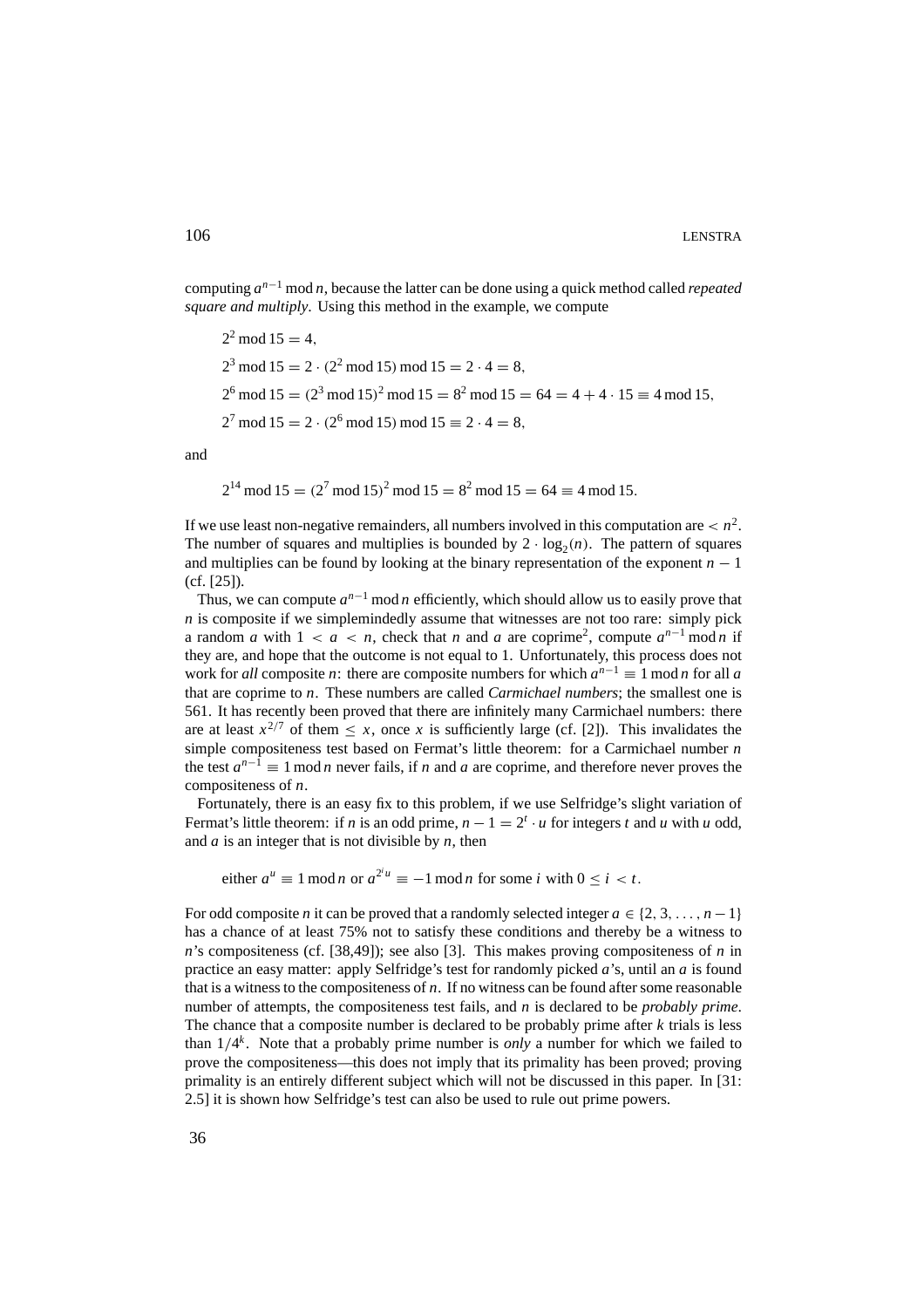# **3. Special Purpose Factoring Algorithms**

We briefly discuss six of the most important special purpose factoring methods: *trial division*, *Pollard's rho method*, *Pollard's p* −1 *method*, the *elliptic curve method*, *Fermat's method*, and *squfof*. None of these methods is currently considered to be applicable to composites that are used in cryptosystems. But for numbers that come from different sources, and that might have small or otherwise 'lucky' factors, any of these methods can be quite useful. Examples are the eighth, tenth, and eleventh Fermat numbers ( $F_k = 2^{2^k} + 1$ for  $k = 8$ , 10, 11 cf. [8,7]), and also numbers that have to be factored in the course of the general purpose algorithms described in the next sections.

Throughout this section *n* denotes the number to be factored. Using the results from Section 2 we may assume that *n* is composite and not a prime power.

**Trial division.** The smallest prime factor *p* of *n* can in principle be found by trying if *n* is divisible by 2, 3, 5, 7, 11, 13, 17,  $\dots$ , i.e., all primes in succession, until p is reached. If we assume that a table of all primes  $\leq p$  is available (which can be generated in approximately *p* steps using for instance the *sieve of Erathostenes*, cf. [25]), this process takes  $\pi(p)$ division attempts (so-called 'trial divisions'), where  $\pi$  is the prime counting function from Section 2. Because  $\pi(p) \approx p/\ln(p)$ , finding the factor p of n in this way takes at least approximately *p* steps—how many precisely depends on how we count the cost of each trial division. Even for fairly small  $p$ , say  $p > 10^6$ , trial division is already quite inefficient compared to the methods described below.

Since *n* has at least one factor  $\leq \sqrt{n}$ , factoring *n* using trial division takes approximately  $\sqrt{n}$  operations, in the worst case. For many composites trial division is therefore infeasible as factoring method. For most numbers it is very effective, however, because most numbers have small factors: 88% of all positive integers have a factor  $< 100$ , and almost 92% have a factor < 1000.

**Pollard's rho method.** Pollard's rho method [44] is based on a combination of two ideas that are also useful for various other factoring methods. The first idea is the well known *birthday paradox*: a group of at least 23 (randomly selected) people contains two persons with the same birthday in more than 50% of the cases. More generally: if numbers are picked at random from a set containing *p* numbers, the probability of picking the same number twice exceeds 50% after 1.177 $\sqrt{p}$  numbers have been picked. The first duplicate ramber twice exects 50% after  $f: V \rightarrow V$  *p* numbers have been please. The first diplicate can be expected after  $c \cdot \sqrt{p}$  numbers have been selected, for some small constant *c*. The second idea is the following: if  $p$  is some unknown divisor of  $n$  and  $x$  and  $y$  are two integers that are suspected to be identical modulo p, i.e.,  $x \equiv y \mod p$ , then this can be checked by computing  $gcd(|x - y|, n)$ ; more importantly, this computation may reveal a factorization of *n*, unless *x* and *y* are also identical modulo *n*.

These ideas can be combined into a factoring algorithm in the following way. Generate a sequence in  $\{0, 1, \ldots, n-1\}$  by randomly selecting  $x_0$  and by defining  $x_{i+1}$  as the least nonnegative remainder of  $x_i^2 + 1 \text{ mod } n$ . Since p divides *n* the least non-negative remainders  $x_i$  mod *p* and  $x_j$  mod *p* are equal if and only if  $x_i$  and  $x_j$  are identical modulo *p*. Since the  $x_i$  mod *p* behave more or less as random integers in  $\{0, 1, \ldots, p-1\}$  we can expect to factor *n* by computing gcd( $|x_i - x_j|$ , *n*) for  $i \neq j$  after about  $c\sqrt{p}$  elements of the sequence have been computed.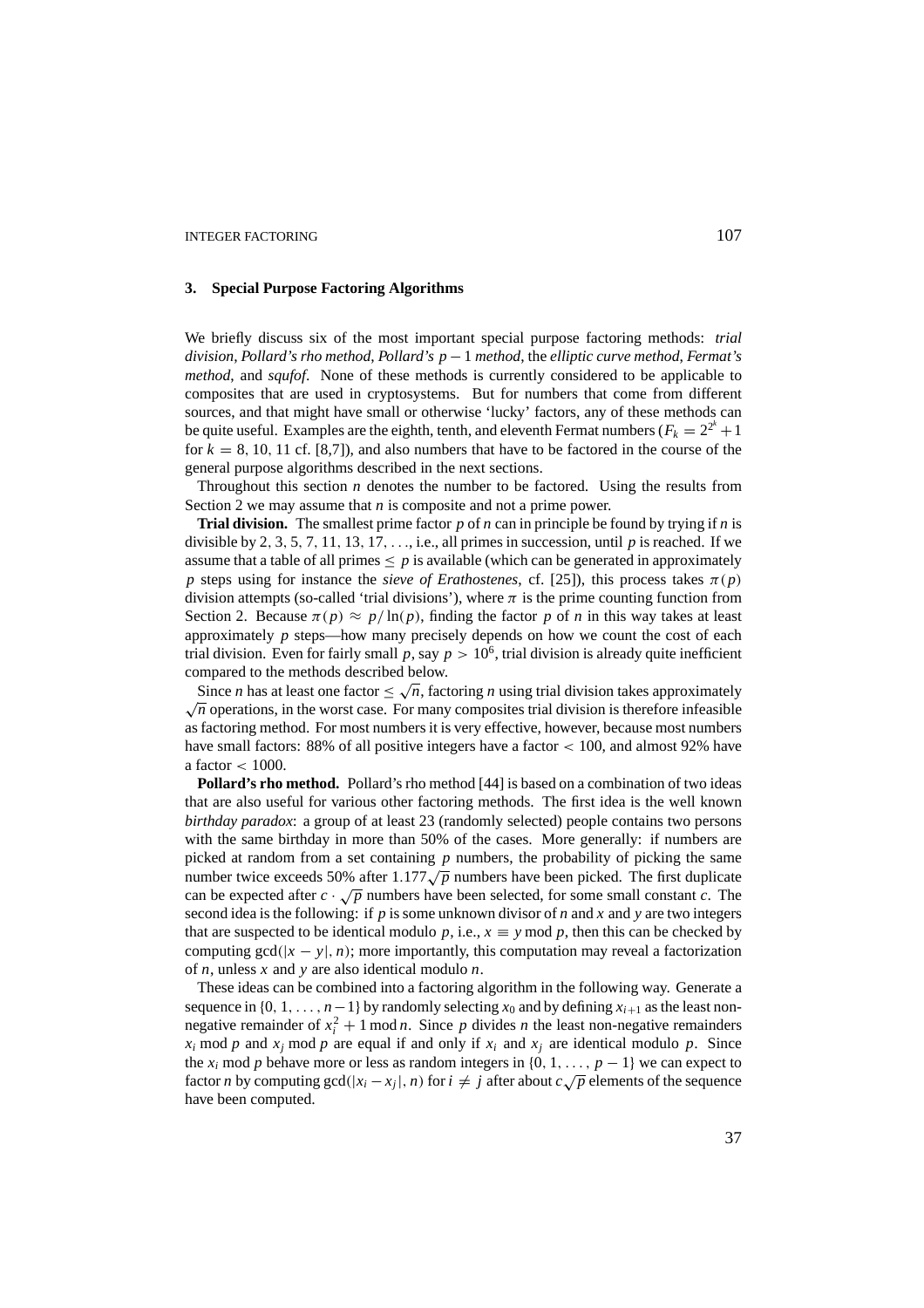This suggests that approximately  $(c\sqrt{p})^2/2$  pairs  $x_i$ ,  $x_j$  have to be considered. However, this can easily be avoided by only computing  $gcd(|x_i - x_{2i}|, n)$ , for  $i = 0, 1, \ldots$ , i.e., by generating two copies of the sequence, one at the regular speed and one at the double speed, until the sequence 'bites in its own tail' (which explains the 'rho'  $(\rho)$  in the name of the method); this can be expected to result in a factorization of *n* after approximately  $2\sqrt{p}$  gcd computations.

As an example, consider  $n = 143$  and  $x_0 = 2$ :

$$
x_1 = 2^2 + 1 = 5
$$
,  $x_2 = 5^2 + 1 = 26$ :  $gcd(|5 - 26|, 143) = 1$ ,  
\n $x_2 = 26$ ,  $x_4 = (26^2 + 1)^2 + 1 \equiv 15 \mod 143$ :  $gcd(|26 - 15|, 143) = 11$ .

With  $x_0 = 3$  it goes even faster, but we find a different factor:

$$
x_1 = 3^2 + 1 = 10
$$
,  $x_2 = 10^2 + 1 = 101$  :  $gcd(|10 - 101|, 143) = 13$ .

The most remarkable success of Pollard's rho method so far was the discovery in 1980 by Brent and Pollard of the factorization of the eighth Fermat number (cf. [8]):

$$
2^{2^8} + 1 = 1\,23892\,63615\,52897\cdot p62,
$$

where  $p62$  denotes a 62-digit prime number.

**Pollard's** *p*−1 **method.** Pollard's *p*−1 method [43] follows, very roughly, from Pollard's rho method by replacing the birthday paradox by Fermat's little theorem (cf. Section 2). Let *p* again be a prime factor of *n*. For any integer *a* with  $1 < a < p$  we have, according to Fermat's little theorem, that  $a^{p-1} \equiv 1 \mod p$ , so that  $a^{k(p-1)} \equiv 1^k \equiv 1 \mod p$  for any integer *k*. Therefore, for any multiple *m* of  $p-1$  we have that  $a^m \equiv 1 \mod p$ , i.e., *p* divides  $a^m - 1$ . Thus, computing  $gcd(a^m - 1, n)$  might reveal a factorization of *n*. Note that it suffices to compute  $gcd((a^m - 1) \mod n, n)$  (and that *p* divides  $(a^m - 1) \mod n$  as well, because *p* divides *n*).

It remains to find a multiple  $m > 1$  of  $p - 1$ . The idea here is that one simply hopes that *p* − 1 is *B*-smooth (cf. Section 2) for some relatively small bound *B*, i.e., that *p* − 1 has only prime factors  $\leq B$ . This would imply that an *m* of the form  $\prod_{q \leq B} q$ , with the product ranging over prime powers *q*, could be a multiple of  $p - 1$ . Since  $(a^m - 1) \mod n$  for such *m* can be computed in time roughly proportional to *B*, Pollard's  $p - 1$  method can be used to discover factors  $p$  in time roughly proportional to the largest prime factor in  $p - 1$ . Evidently, this is only going to be efficient for *p* for which  $p - 1$  is smooth. It explains why some people insist on using primes of the form  $2q + 1$  (with q prime) in factoring-based cryptosystems, a precaution that is rendered useless by the elliptic curve method.

As an example, let *n* again be 143, and let  $a = 2$ . If we raise *a* to small successive prime powers and compute the relevant gcd's, we find  $p = 13 = 2^2 \cdot 3 + 1$  after processing the prime powers  $2^2$  and 3:

$$
2^4 = 16
$$
, gcd $(16 - 1, 143) = 1$ ,  
 $16^3 = (16^2) \cdot 16 \equiv 113 \cdot 16 \equiv 92 \mod 143$ , gcd $(92 - 1, 143) = 13$ .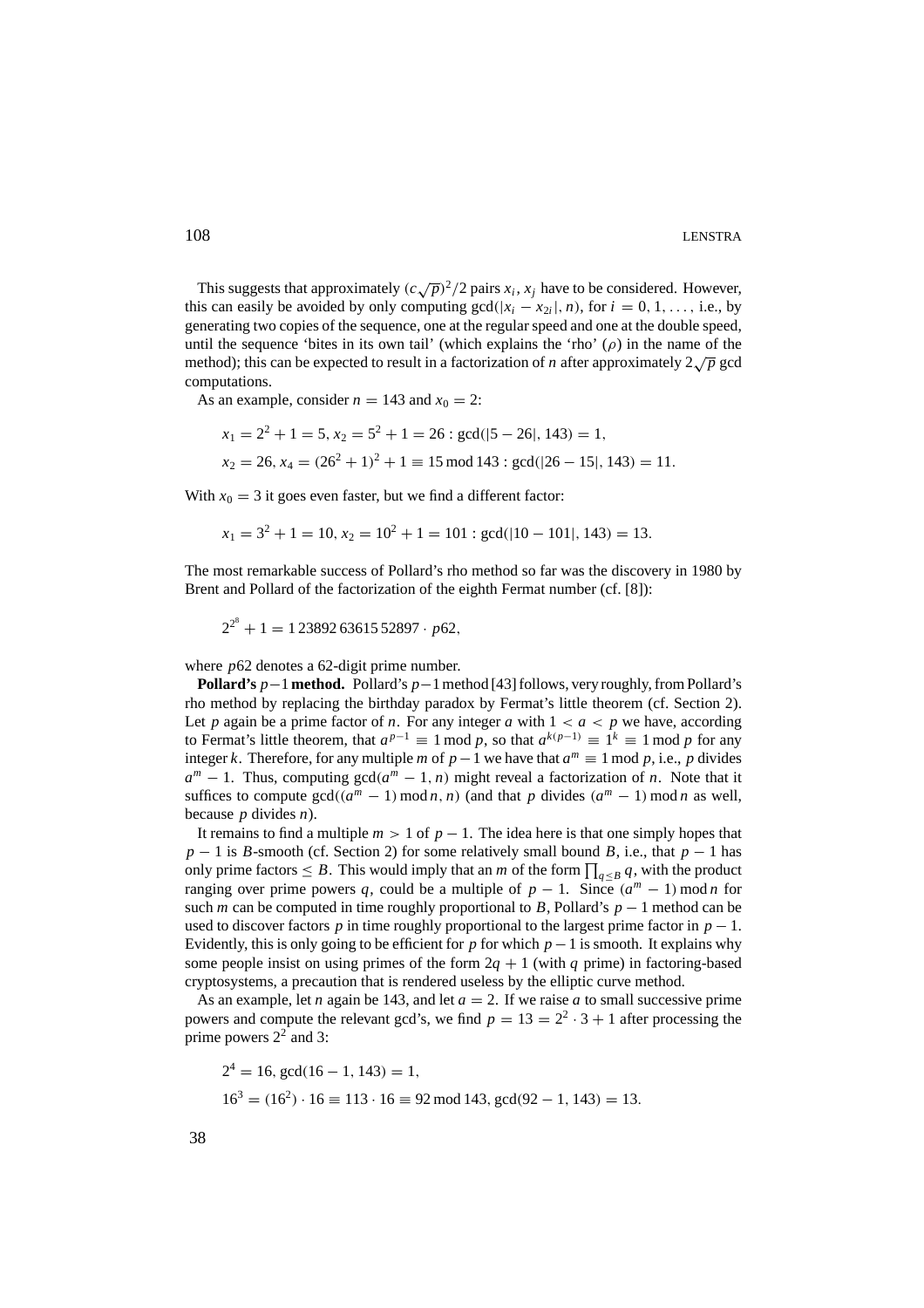If, on the other hand, we simply keep raising  $a = 2$  to the next prime, we find  $p = 11$  $2 \cdot 5 + 1$  after processing the primes 2, 3, and 5:

$$
22 = 4, gcd(4 - 1, 143) = 1,43 = 64, gcd(64 - 1, 143) = 1,645 = (642)2 · 64 = 922 · 64 = 12 mod 143, gcd(12 - 1, 143) = 11.
$$

For variations of Pollard's  $p - 1$  method and fast ways to implement it refer to [39].

**The elliptic curve method.** The major disadvantage of Pollard's  $p - 1$  method is that it only works efficiently if the number to be factored happens to have a factor  $p$  for which *p* − 1 is *B*-smooth, for some reasonably small bound *B*. So, it only works for 'lucky' *n*. The elliptic curve method [34] can be regarded as a variation of the  $p - 1$  method that does not have this disadvantage. It consists of any number of trials, where each trial can be lucky—and factor *n*—independently of the other trials: a trial is successful if some random number close to some prime factor of *n* is smooth. Thus, the probability of success of each trial depends only on the size and not on any other fixed properties of the factors of *n* (cf. Section 2).

A detailed description of the method is beyond the scope of this survey. Roughly speaking, the following happens. During each trial an elliptic curve modulo *n* is selected at random. For any prime *p* dividing *n*, any point *a* on the curve satisfies an equation that is similar to Fermat's little theorem, with two important differences. In the first place, and this is why the elliptic curve method is so powerful, the exponent  $p - 1$  is replaced by some random number  $\hat{p}$  close to  $p-1$ . Secondly, the exponentiation is not a regular integer exponentiation modulo *n*: since *a* is not an integer but a point on a curve, other operations have to be performed on it to 'exponentiate on the curve'. The number of elementary arithmetic operations to be carried out for such an exponentiation is a constant multiple of the number of operations needed for a regular integer exponentiation modulo *n* with the same exponent.

Just as in Pollard's  $p-1$  method it is the case that if *a* is exponentiated on the curve to a power that is a multiple of  $\hat{p}$ , then a factorization of *n* may be discovered; if  $\hat{p}$  is *B*-smooth, then this can be done in roughly  $c(\ln n)^2 B$  elementary arithmetic operations, where *c* is a small constant. Thus, it suffices to keep trying new curves (thereby getting new  $\hat{p}$ 's), and to exponentiate the points to large smooth powers, till a  $\hat{p}$  divides the smooth power.

From the smoothness probability in Section 2, and assuming that  $\hat{p}$  behaves as a random From the smoothness probability in Section 2, and assuming that *p* behaves as a random positive integer close to *p*, it follows that  $\hat{p}$  is  $L_p[1/2, \sqrt{1/2}]$ -smooth with probability positive integer close to p, it ionows that p is  $L_p[1/2, \sqrt{1/2}]$ -smooth with probability  $L_p[1/2, -\sqrt{1/2} + o(1)]$ , for  $p \to \infty$ . Therefore, if one runs  $L_p[1/2, \sqrt{1/2} + o(1)]$  trials  $L_p[1/2, -\sqrt{1/2} + o(1)]$ , for  $p \to \infty$ . Therefore, if one runs  $L_p[1/2, \sqrt{1/2} + o(1)]$  trials in parallel, spending time proportional to  $(\ln n)^2 L_p[1/2, \sqrt{1/2}]$  per trial, one may expect to find *p*. We find that the heuristic asymptotic expected run time of the elliptic curve method to find the smallest prime factor *p* of *n* is

$$
(\ln n)^2 L_p[1/2, \sqrt{2} + o(1)],
$$

for  $p \to \infty$ . In the worst case, i.e.,  $p \approx \sqrt{n}$ , this becomes  $L_n[1/2, 1 + o(1)]$ , for  $n \to \infty$ (note that the  $(\ln n)^2$  disappears in the  $o(1)$ ). Thus, in the worst case the elliptic curve method can be expected to run in subexponential time. This is substantially faster than any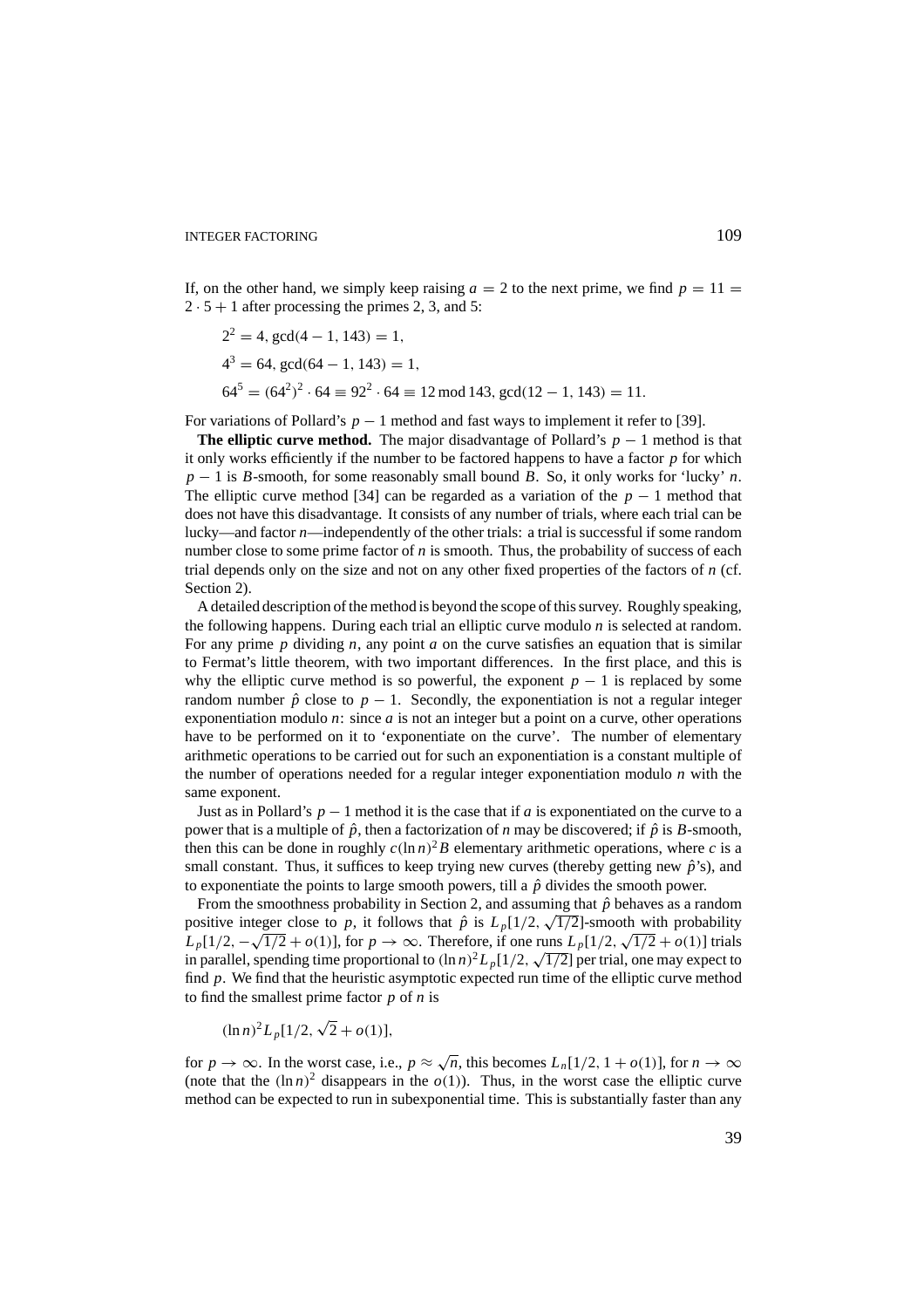of the other methods discussed in this section, which all have an exponential-time worst case behavior.

Two remarkable factorizations obtained using the elliptic curve method are those of the tenth and eleventh Fermat numbers, both by Brent<sup>3</sup> [7]. In 1988 he found a 21 and a 22-digit factor of  $(2^{2^{11}} + 1)/(319489 \cdot 974849)$ , thereby completing the factorization of  $F_{11}$ :

$$
2^{2^{11}} + 1 = 319489 \cdot 974849 \cdot 167988556341760475137
$$

$$
\cdot 3560841906445833920513 \cdot p564,
$$

where p564 denotes a 564-digit prime; and in 1995 he found a 40-digit factor of  $(2^{2^{10}} +$ 1)/(45592577  $\cdot$  6487031809), which completed the factorization of  $F_{10}$ :

$$
2^{2^{10}} + 1 = 455\,92577 \cdot 64870\,31809
$$
  
 
$$
\cdot 46597\,75785\,22001\,85432\,64560\,74307\,67781\,92897 \cdot p252,
$$

where  $p252$  denotes a 252-digit prime. The largest factor found by the elliptic curve method, as of March 1996, has 47 digits (155 bits), and was found by P. L. Montgomery. For a complete description of the elliptic curve method refer to [34] and [29]. For implementation details, refer to [6, 39].

**Fermat's method.** In the course of the general purpose factoring methods described below we frequently have to factor numbers  $n$  that are suspected to have two relatively large prime factors and for which typically  $2^{32} < n < 2^{64}$ . If those factors are close to each other, they can easily be found using Fermat's method. Let  $n = p_1 \cdot p_2$  with  $p_1 < p_2$ , both  $p_1$  and  $p_2$  odd, and  $p_2 - p_1 = 2d$  for some small *d*. Then  $x = p_1 + d$ , *y* = *d* satisfy  $n = (x - y)(x + y)$ , and therefore  $n = x^2 - y^2$ . The proper *x* can thus  $\begin{bmatrix} y = a \text{ satisfy } n = (x - y)(x + y), \text{ and therefore } n = x - y. \text{ The proper } x \text{ can thus}$ <br>be found by trying  $x = [\sqrt{n}] + 1, [\sqrt{n}] + 2, [\sqrt{n}] + 3, \dots$  in succession until  $x^2 - n$  is a perfect square (in which case  $y^2 = x^2 - n$ ). Obviously, this method is efficient only if *d* is small. For the example  $n = 143$  Fermat's method needs only one trial: the first *x* equals small. For the example  $n = 143$  Fermat s method needs only one trial: the first x equals  $[\sqrt{143}] + 1 = 12$  and  $x^2 - n = 12^2 - 143 = 1$  is a perfect square, so that  $x = 12$ ,  $y = 1$ , and  $143 = (12 - 1)(12 + 1)$ .

**Congruence of squares.** More generally, in Fermat's method one attempts to solve a *congruence of squares, i.e., integers x and y such that*  $x^2 - y^2$  *is a <i>multiple* of *n*. Namely, if *n* divides  $x^2 - y^2$ , it also divides  $(x - y)(x + y) = x^2 - y^2$ . Therefore, the factors of *n* must be factors of  $x - y$ , or they must be factors of  $x + y$ , or some of them must be factors of  $x - y$  and some must be factors of  $x + y$ . In the first case, *n* is a factor of  $x - y$ , which can be checked easily. In the second case, *n* is a factor of  $x + y$ , which can also be checked easily. If neither of those cases hold, then the factors of  $n$  must be split, in some way, among  $x - y$  and  $x + y$ . This gives us a way to find factors of *n* because we have an efficient method to find out which factors *n* and *x* − *y* have in common, and which factors *n* and  $x + y$  have in common: as we have seen in Section 2 we simply compute  $gcd(n, x \pm y)$ , the greatest common divisor of *n* and  $x \pm y$ . If *n* is composite, not a prime power, and *x* and *y* are random integers satisfying  $x^2 \equiv y^2 \mod n$ , then there is at least a 50% chance that  $gcd(x - y, n)$  and  $gcd(x + y, n)$  are non-trivial factors of *n*.

Fermat's method is surprisingly efficient in the application mentioned above, and often more efficient than Pollard's rho method. The reason is that Pollard's rho method requires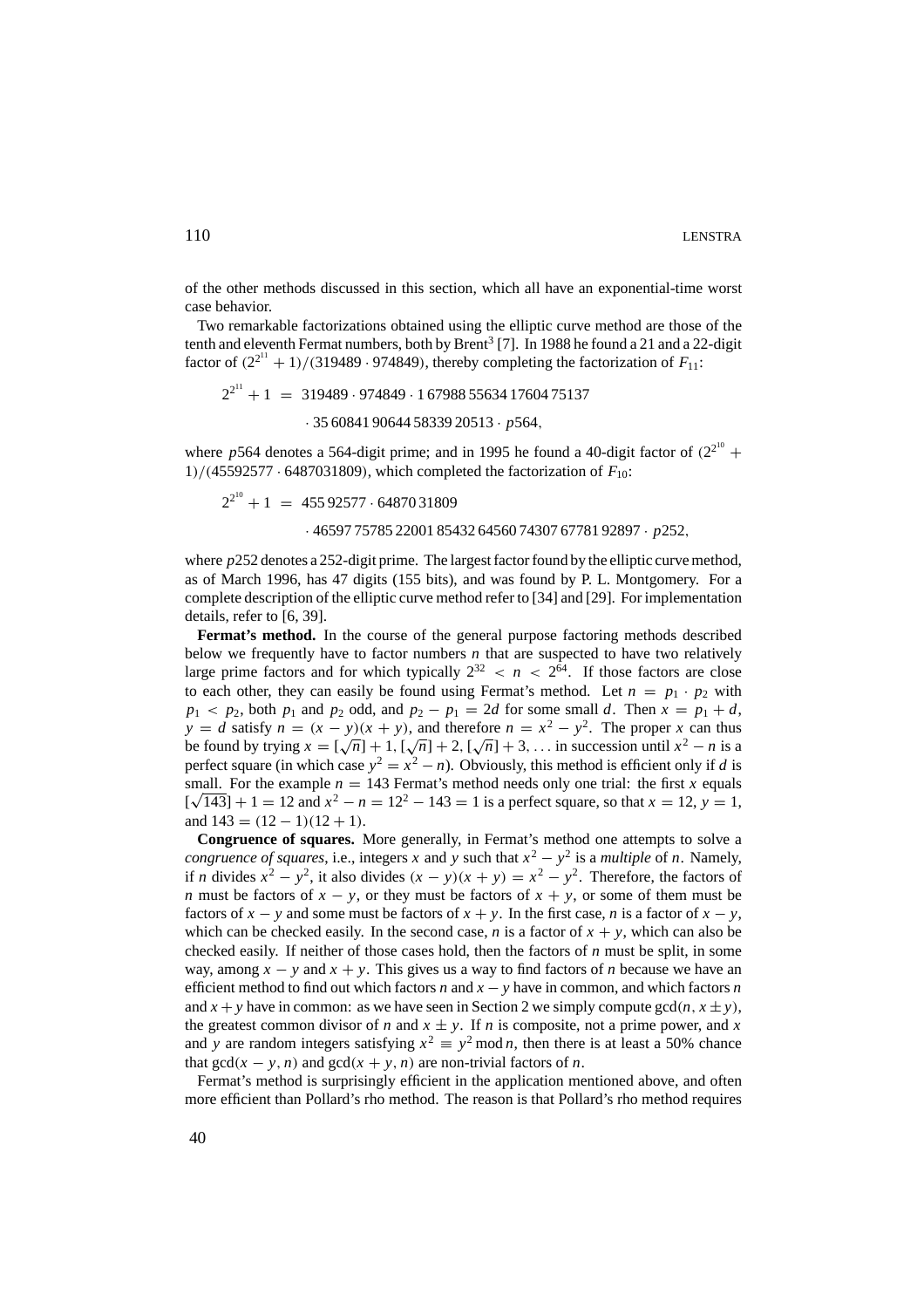rather intensive arithmetic on numbers modulo *n*, which is relatively inefficient for such small *n* that are nevertheless too large to be conveniently handled on most 32-bit processors. Another method that is particularly efficient in this case is the following.

**Squfof.** Squfof stands for 'square form factorization'. It makes use of binary quadratic forms, a subject that is beyond the scope of this survey. The expected time needed by squfof to factor *n* is proportional to  $n^{1/5}$ , on assumption of certain generalized Riemann hypotheses. After a short initialization it only requires arithmetic on numbers that are at most  $\sqrt{n}$ . This makes the method remarkably efficient for the application mentioned above, when run on 32-bit processors. For a description of squfof refer to [11,52,53].

### **4. The Morrison–Brillhart Approach**

Most factorizations mentioned in the introduction were obtained using the *quadratic sieve* factoring algorithm, Carl Pomerance's variation (1981, cf. [46]4) of Richard Schroeppel's linear sieve algorithm (1977). These are both general-purpose factoring algorithms, and both are based on the classical congruence of squares method, on which also Fermat's method is based. There we have seen that to factor *n* it is useful to find integers *x* and *y* such that  $x^2 - y^2$  is a multiple of *n*. Summarizing the argument presented above, if  $x^2 \equiv y^2 \mod n$ , then *n* divides  $(x - y)(x + y)$ , and therefore

*n* divides  $gcd(x - y, n) \cdot gcd(x + y, n)$ .

Since gcd's can be computed rapidly, one can quickly check whether the latter identity leads to a factorization of *n*, and if *n* is composite there is at least a 50% chance that the factorization is non-trivial.

**Finding congruences of squares.** For practical purposes in order to factor  $n$ , one need only generate a few random looking pairs *x*, *y* such that  $x^2 \equiv y^2 \mod n$ . Note that simply picking some random positive  $v$ , computing  $s<sub>v</sub>$  as the least non-negative remainder modulo *n* of  $v^2$ , and hoping that  $s_v$  is the square of some integer y (in which case x is set equal to v), is unlikely to work (unless  $v < \sqrt{n}$ , but in that case  $x = y$  and  $gcd(x - y, n) = n$ ): there are only  $\sqrt{n}$  squares less than *n*, so the chance of hitting one of them is only  $1/\sqrt{n}$ , which implies that this 'factoring algorithm' cannot be expected to be faster than trial division.

The Morrison-Brillhart approach does something that is similar, but instead of waiting for a single very lucky and unlikely 'big hit', it combines the results of several much more likely 'small hits': instead of randomly picking  $v$ 's until one is found for which the corresponding  $s_v \equiv v^2 \mod n$  is a perfect square, we collect v's for which  $s_v$  satisfies a certain much weaker condition. Once we have a sufficient number of pairs  $v$ ,  $s_v$ , we combine them to solve  $x^2 \equiv y^2 \mod n$ . Thus, the factoring process (i.e., the method to obtain solutions to the congruence  $x^2 \equiv y^2 \mod n$  is split into two main steps: the *data collection step* where v,  $s_v$ pairs satisfying some particular condition are collected, and the *data processing step* where the pairs are combined to find solutions to the congruence. The 'much weaker condition' on  $s_v$  can informally be described as 'it should be easy to fully factor  $s_v$ ', i.e.,  $s_v$  should be *B*-smooth for some reasonably small *B* (cf. Section 2). How the pairs v,  $s_v$  can be combined can be seen in the example below.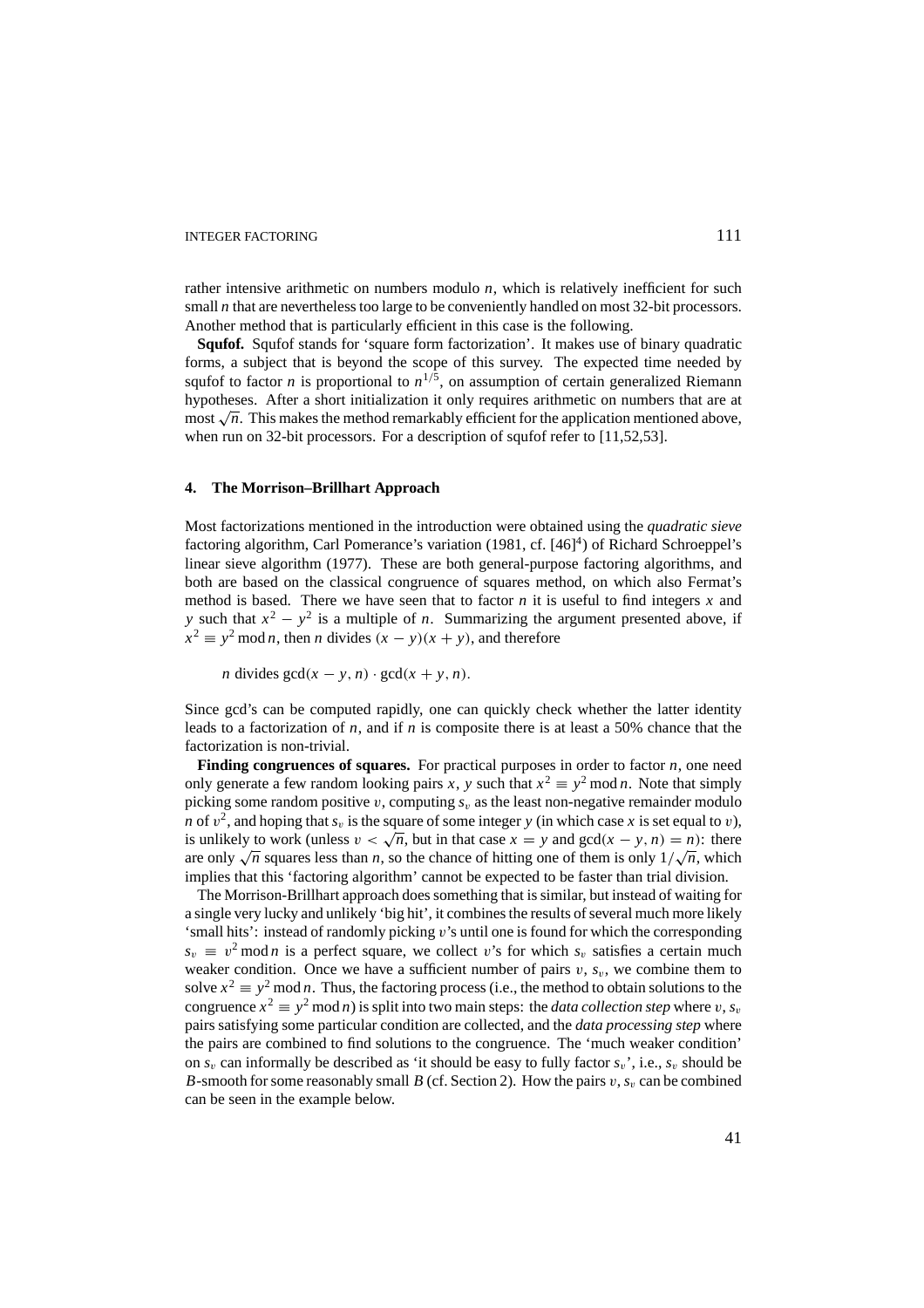To find pairs  $v, s_v$  such that  $s_v$  is smooth Morrison and Brillhart, in their original paper that introduced the Morrison-Brillhart approach, used a technique based on continued fractions. For a description of their method, 'CFRAC', see [42]. It was used, in 1970, to factor the seventh Fermat number:

$$
2^{2^7} + 1 = 59\,64958\,91274\,97217\cdot 57\,04689\,20068\,51290\,54721.
$$

A less efficient but conceptually much easier method to find pairs  $v, s_v$  such that  $s_v$  is smooth is *Dixon's algorithm*: simply randomly pick v's and keep those for which  $s<sub>v</sub>$  is smooth until we have sufficiently many different pairs  $v$ ,  $s<sub>v</sub>$  for which  $s<sub>v</sub>$  is smooth.

**An example using random squares.** Even though we already know that  $n = 143$ 11 · 13, here is how Dixon's version of the Morrison–Brillhart approach works for *n* = 143. Since factors 2, 3, and 5 can easily be recognized, we use  $B = 5$ , i.e., 's<sub>v</sub> should be 5smooth', or 'it should be possible to factor  $s<sub>v</sub>$  completely using only 2, 3, and 5'. In general, for larger numbers than 143, a larger *B* will be used, so that more primes will be allowed in the factorization of  $s<sub>v</sub>$ . This set of primes is usually referred to as the *factor base*; we will be interested in  $s_v$ 's that are smooth with respect to the factor base. In the example, the factor base is the set  $\{2, 3, 5\}$ .

Since we use Dixon's algorithm we begin by randomly selecting some integer  $v$ ; let  $v = 17$  be the first random choice. We find that  $v^2 = 289 = 3 + 2 \cdot 143 \equiv 3 \mod 143$ , so that  $s_{17} = 3$ . Obviously,  $s_{17} = 3$  is smooth, so that we find the identity

$$
17^2 \equiv 2^0 \cdot 3^1 \cdot 5^0 \mod{143};
$$

thus, we keep the pair v,  $s_v$  for  $v = 17$ . Such identities are often referred to as *relations* relations are the data collected during the data collection step. Since  $(v+1)^2 = v^2 + 2v + 1$ , a convenient next choice is  $v = 18$ :  $18^2 = 17^2 + 2 \cdot 17 + 1 \equiv 3 + 35 = 38 = 2 \cdot 19 \mod 143$ , and  $s_{18} = 2 \cdot 19$  is not smooth, so that  $v = 18$  can be thrown away. Proceeding to 19 we find that  $19^2 = 18^2 + 2 \cdot 18 + 1 \equiv 38 + 37 = 75 \pmod{143}$ , and  $s_{19} = 75$  is smooth, so that we keep  $v = 19$  and have found our second relation:

 $19^2 \equiv 2^0 \cdot 3^1 \cdot 5^2 \mod 143$ .

The next attempt  $20^2 = 19^2 + 2 \cdot 19 + 1 \equiv 75 + 39 = 114 = 2 \cdot 3 \cdot 19$  mod 143 fails again, after which we find the relation

$$
212 = 202 + 2 \times 20 + 1 \equiv 114 + 41 = 155 = 12 + 143 \equiv 12 = 22 \cdot 31 \cdot 50 \mod 143.
$$

Looking at the three relations obtained so far, we observe that the product of the first two, the product of the last two, and the product of the first and the last all lead to a congruence of squares:

$$
(17 \cdot 19)^2 \equiv 2^0 \cdot 3^2 \cdot 5^2 \mod 143,
$$
  

$$
(19 \cdot 21)^2 \equiv 2^2 \cdot 3^2 \cdot 5^2 \mod 143, \text{ and}
$$
  

$$
(17 \cdot 21)^2 \equiv 2^2 \cdot 3^2 \cdot 5^0 \mod 143.
$$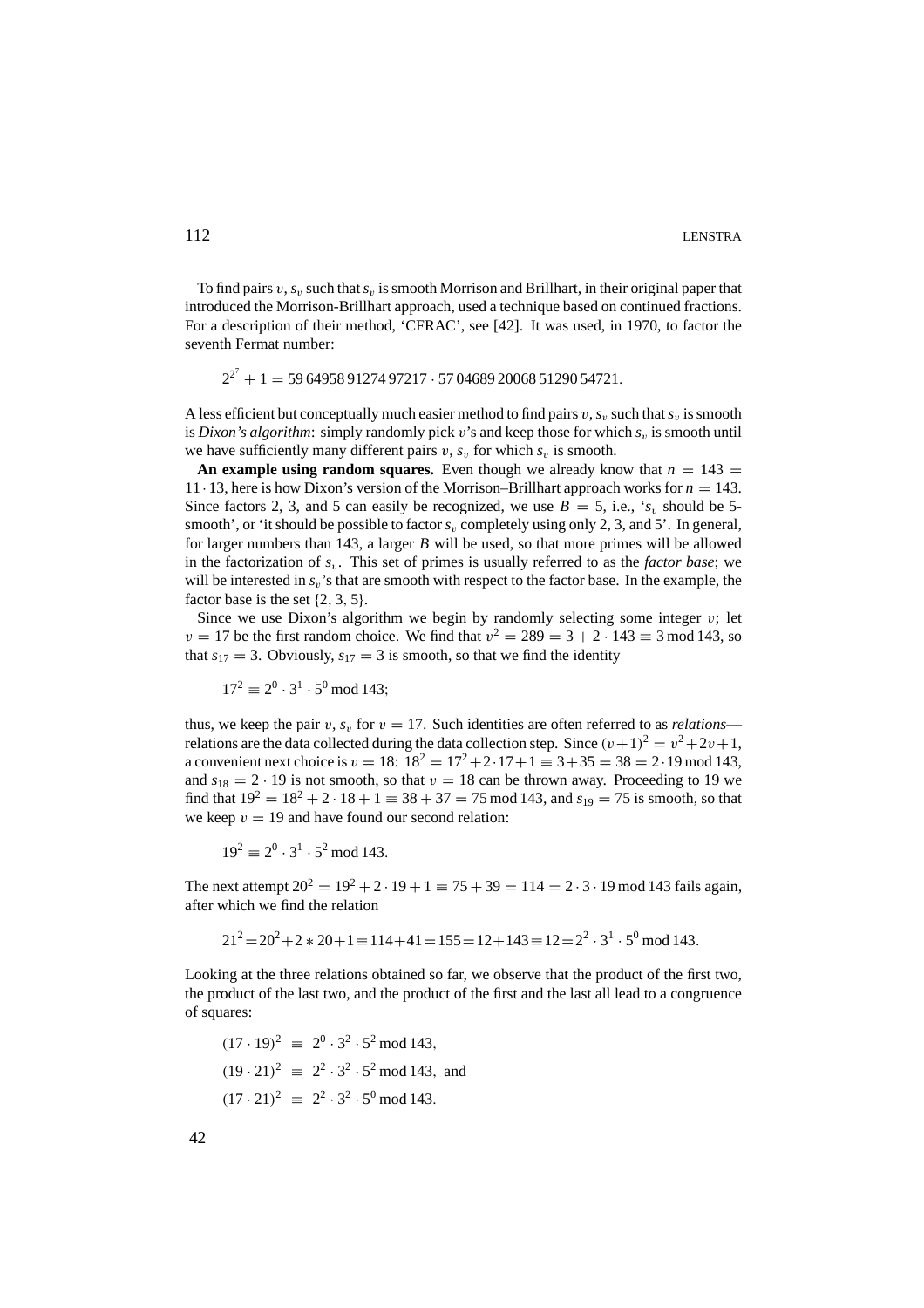The first of these leads to  $x = 17 \cdot 19$ ,  $y = 3 \cdot 5$  and the factors gcd(323 – 15, 143) = 11 and gcd(323 + 15, 143) = 13. The second leads to  $x = 19 \cdot 21$ ,  $y = 2 \cdot 3 \cdot 5$  and the trivial factors gcd(399 – 30, 143) = 1, gcd(399 + 30, 143) = 143. The last one gives  $x = 17 \cdot 21$ , *y* = 2 · 3 and the factors gcd(357 – 6, 143) = 13 and gcd(357 + 6, 143) = 11.

The first relation after the one for  $v = 21$  would be  $23^2 \equiv 2^2 \cdot 3^0 \cdot 5^2$  mod 143 which is already of the form  $x^2 \equiv y^2 \mod n$ . This congruence leads to  $x = 23$ ,  $y = 10$  and the non-trivial factors  $gcd(23 - 10, 143) = 13$  and  $gcd(23 + 10, 143) = 11$ . For more challenging numbers than 143 we cannot expect to be so lucky—indeed, after factoring hundreds of numbers in the 70 to 130 digit range, this *never* happened.

**Finding the right combinations of relations.** Suppose we have a set *V* of relations as a result of the data collection step. In the data processing step we have to pick a subset *W* of *V* so that the relations from *W* when multiplied together yield a solution to the congruence  $x^2 \equiv y^2 \mod n$ . This can be achieved as follows. First observe that for any  $W \subset V$  the product of the 'left hand sides'  $\prod_{v \in W} v^2$  is a square, since it is a product of squares. The product of the corresponding 'right hand sides', however, is not always a square: for each prime  $p$  in the factor base the exponent in the product over  $W$  is the sum of the exponents of  $p$  in the relations in  $W$ , and this sum is not necessarily even. If we identify each relation with the vector of its exponents with respect to all elements of the factor base, the exponents of the factor base elements in the product over *W* are given by the vector that is the sum of the vectors for the relations in  $W$ . Thus, a  $W$  for which the product of the right hand sides is also a square can be found by looking for a subset of vectors whose sum is a vector with all even entries.

Finding all even combinations of vectors is a common problem in linear algebra, for which several good algorithms exist: (structured) Gaussian elimination, (blocked) Lanczos, and (blocked) Wiedemann are currently the most popular choices for our applications (see [12,28,41,48] and the references therein). In general, if there are *m* relations and *k* primes in the factor base, we have an  $m \times k$ -matrix (i.e., a matrix consisting of *m* rows and *k* columns, where the *m* rows correspond to the *m* different *k*-dimensional vectors consisting of the *k*-tuples of exponents in the *m* relations). For the example given above, we get the matrix

$$
\begin{pmatrix} 0 & 1 & 0 \\ 0 & 1 & 2 \\ 2 & 1 & 0 \end{pmatrix}.
$$

If the matrix is *over-square*, i.e., if  $m > k$ , there are at least  $m - k$  all even combinations of the rows (i.e., of the *k*-dimensional vectors) each of which leads to an independent chance to factor *n*. It follows that sufficiently many relations will in practice always lead to a factorization; it also shows that we have been rather lucky in our example by finding so many all even combinations in a  $3 \times 3$ -matrix.

The data processing step, i.e., finding the right combinations of relations, is often referred to as the *matrix step*.

**The run time of Dixon's algorithm.** As an example we show part of the run time analysis of Dixon's algorithm. Let  $\beta > 0$ . Assuming that the  $s_n$  behave as random numbers  $\le n$ , it follows from the smoothness probabilities in Section 2 that  $s_n$  is  $L_n[1/2, \beta]$ smooth with probability  $L_n[1/2, -1/(2\beta) + o(1)]$ . A single smooth  $s_n$  can therefore be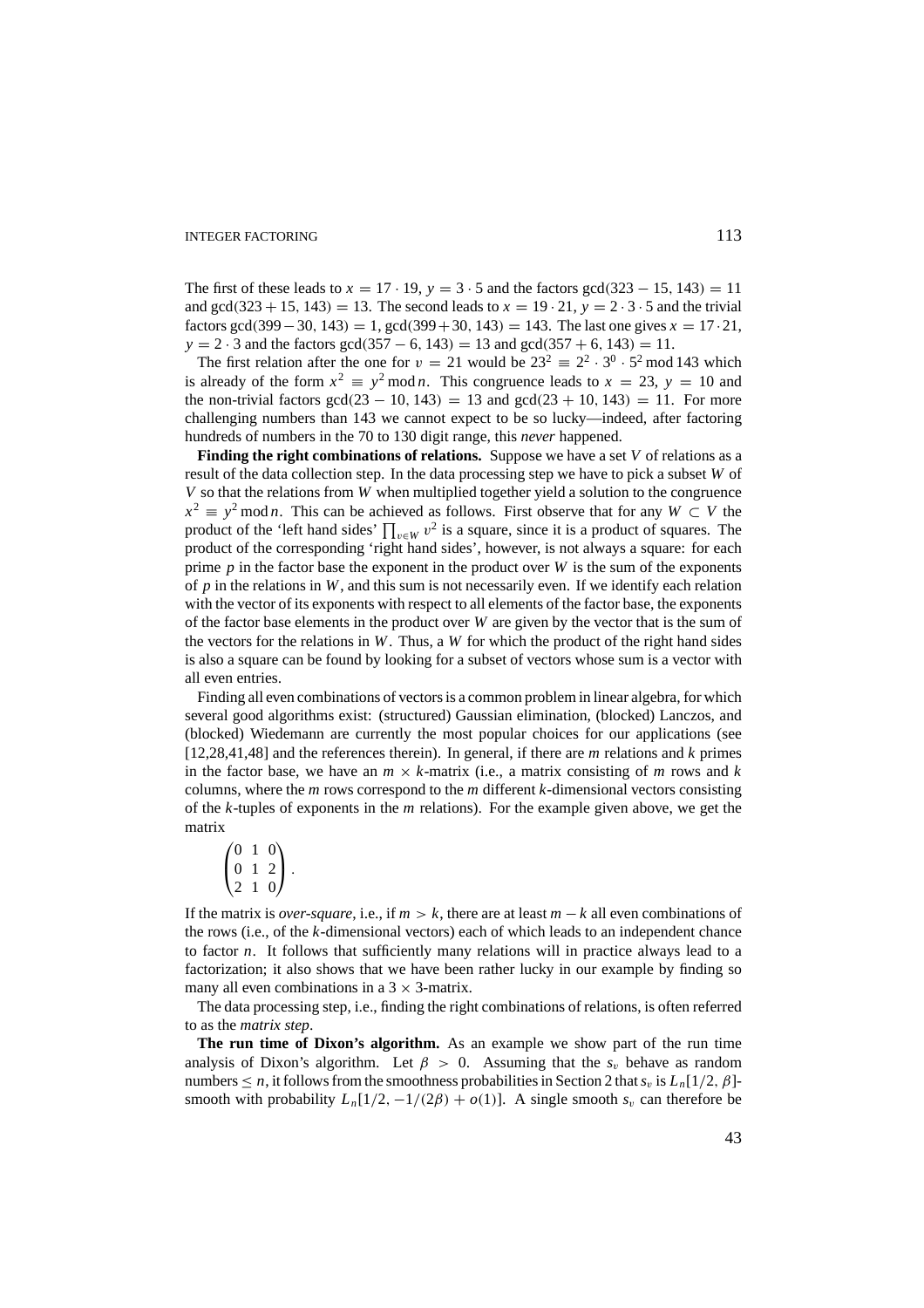expected to be found after considering  $L_n[1/2, 1/(2\beta) + o(1)]$  different v's. The number of smooth *s*v's that are needed to make the matrix of exponents over-square is, roughly,  $\pi(L_n[1/2, \beta]) \approx L_n[1/2, \beta]/\ln(L_n[1/2, \beta])$  (cf. Section 2), which can conveniently be written as  $L_n[1/2, \beta + o(1)]$ . It follows that a total of  $L_n[1/2, \beta + 1/(2\beta) + o(1)]$  different v's have to be considered.

If we use trial division to check the smoothness of each  $s_v$  (at a cost of  $L_n[1/2, \beta + o(1)]$  per  $s_v$ ), the data collection step for Dixon's algorithm requires  $L_n[1/2, 2\beta + 1/(2\beta) + o(1)]$ elementary operations. Using traditional matrix techniques, the right combinations of vectors can be found in  $L_n[1/2, \beta + o(1)]^3 = L_n[1/2, 3\beta + o(1)]$  operations. Combining these run times, we find that Dixon's algorithm requires  $L_n[1/2, \max(2\beta + 1/(2\beta), 3\beta)$  +  $o(1)$ ] operations, which becomes  $L_n[1/2, 2 + o(1)]$  for the optimal choice  $\beta = 1/2$ . With this approach the data collection takes more time than the matrix step.

If we use the elliptic curve method to check the  $s_v$ 's for smoothness, each  $s_v$  costs only time  $L_n[1/2, o(1)]$ , so that the data collection step requires  $L_n[1/2, \beta + 1/(2\beta) + o(1)]$ steps. Combined with the matrix step this yields  $L_n[1/2, \max(\beta + 1/(2\beta), 3\beta) + o(1)] =$  $L_n[1/2, 3/2 + o(1)]$  steps for the optimal choice  $\beta = 1/2$ . In this case the data collection and matrix steps take the same amount of time, asymptotically. But note that the data collection could have been done faster for  $\beta = \sqrt{1/2}$ , and that the matrix step forces us to use a  $\beta$  that is suboptimal for the data collection step. If we use the fact, however, that at most  $\log_2(n)$  of the  $L_n[1/2, \beta + o(1)]$  entries per exponent-vector can be nonzero and the fact that the Lanczos and Wiedemann methods referred to above process an  $m \times m$  matrix with w non-zero entries in time proportional to  $mw$ , we get a combined time *m*  $\times$  *m* matrix with *w* non-zero entries in time proportional to *mw*, we get a combined time  $L_n[1/2, \text{max}(\beta + 1/(2\beta), 2\beta) + o(1)]$ . This becomes  $L_n[1/2, \sqrt{2} + o(1)]$  for the optimal choice  $\beta = \sqrt{1/2}$ ; data collection and data processing again take the same amount of time, asymptotically.

Thus, with the elliptic curve method for trial division and a matrix step that takes advantage of the sparsity of the matrix, the asymptotic expected run time of Dixon's algorithm is or the sparsity or the matrix, the asymptotic expected run time or Dixon's algorithm is  $L_n[1/2, \sqrt{2} + o(1)]$ , for  $n \to \infty$ . This expected run time can rigorously be proved and is not based on any unproved heuristics.

### **5. Quadratic Sieve**

**Finding relations faster, sieving.** The smaller  $|s_v|$  can be made, the higher probability we should get that it is smooth. Therefore, it would be to our advantage to find ways of selecting v such that  $|s_n|$  can be guaranteed to be substantially smaller than *n*.

For randomly selected v, the number  $s<sub>v</sub>$  (the least non-negative remainder of  $v<sup>2</sup>$  modulo *n*) can be expected to have roughly the same size as *n*. At best we can guarantee that  $|s_v|$ is one bit smaller than *n* if we redefine  $s_v$  as the least absolute remainder of  $v^2$  modulo *n*, and we include −1 in the factor base.

A better way to find small  $s_v$ 's is by taking v close to  $\sqrt{n}$ . Let  $v(i) = i + [\sqrt{n}]$  for some Solution integer *i*. It follows that  $s_v$  (*i*) =  $(i + [\sqrt{n}])^2 - n$  and that  $|s_{v(i)}|$  is of the same order of  $\sqrt{n}$ . sman integer *t*. It follows that  $s_{\nu(i)} = (i + \sqrt{n}j) - n$  and that  $|s_{\nu(i)}|$  is of the same order of magnitude as  $2i\sqrt{n}$ , because  $\left[\sqrt{n}\right]^2 - n|$  is at most  $2\sqrt{n}$ . This implies that  $|s_{\nu(i)}|$  for small *i* has a much higher chance to be smooth than  $s<sub>y</sub>$  for a randomly selected v. Note, however, that the smoothness probability decreases if *i* gets larger.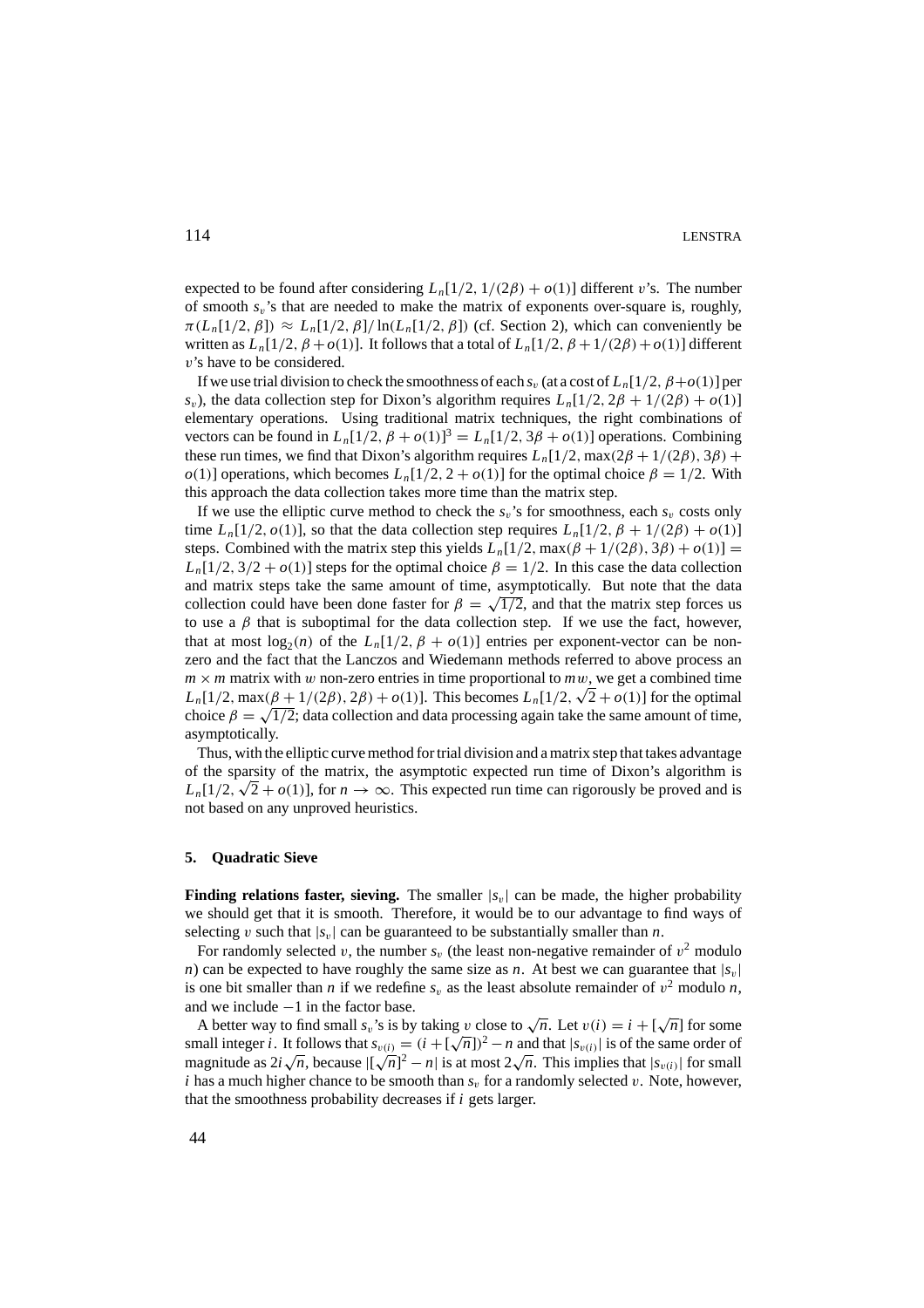Quadratic sieve (QS) combines this better way of choosing of  $v = v(i)$  with the following important observation: if some *p* divides  $s_{v(i)}$ , then *p* divides  $s_{v(i+tp)}$  for any integer *t*. This makes it possible to use a *sieve* to quickly identify many possibly smooth  $s_{v(i)}$  with *i* in some predetermined interval. The sieve is used to record 'hits' by the primes in the factor base in an efficient manner: if a prime  $p$  divides a certain  $s_{v(i)}$ , then this is recorded at the  $(i + tp)$ th location of the sieve, for all integers *t* such that  $i + tp$  is in the interval. Thus, for each  $p$ , we can quickly step through the sieve, with step-size  $p$ , once we know where we have to make the first step. To make the process of 'recording *p*' efficient, we simply add  $\log_b p$  to the relevant locations, for some appropriately chosen base *b*.

Assuming that all sieve locations are initially zero, the *i*th location contains (after the sieving) the sum of the logarithms of those primes that divide  $s_{v(i)}$ . Therefore, if the *i*th location is close to  $log |s_{v(i)}|$ , we check whether  $|s_{v(i)}|$  is indeed smooth, simply by trial dividing  $|s_{\nu(i)}|$  with all primes in the factor base. This entire process is called *sieving*—it is much faster than checking the smoothness of each individual  $|s_{\nu(i)}|$  by trial dividing with all primes in the factor base<sup>5</sup>.

In the *multiple polynomial variation* of QS the single polynomial  $(X + [\sqrt{n}])^2 - n$ is replaced by a sequence of polynomials that have more or less the same properties as (*X* +  $[\sqrt{n}]$ <sup>2</sup> − *n*, all for the same number *n* to be factored. The advantage of multiple polynomials is that for each polynomial the same small *i*'s can be used, thereby avoiding the less profitable larger *i*'s. A second important advantage is that different processors can work independently of each other on different polynomials. This variation is due to P. L. Montgomery (extending an idea of Davis and Holdridge (cf. [14])) and described in [29,54].

Another way of increasing the smoothness probability is by extending the factor base (thus relaxing the definition of smoothness). However, this also implies that more relations have to be found to make the matrix over-square, and that the linear algebra becomes more involved. The optimal factor base size follows from an analysis of all these issues, as shown below and in the run time analysis of Dixon's algorithm. Refer to [37] for another informal description of QS.

**The run time of Quadratic Sieve.** Assuming that  $s<sub>v</sub>$  behaves as a random integer close to  $\sqrt{n}$ , it is  $L_n[1/2, \beta]$ -smooth with probability  $L_n[1/2, -1/(4\beta) + o(1)]$ , which implies that  $L_n[1/2, \beta + 1/(4\beta) + o(1)]$  different *s<sub>v</sub>*'s have to be considered. Using the elliptic curve method as smoothness test and taking advantage of the sparsity of the matrix (both as in the analysis of Dixon's algorithm), we find that QS has heuristic asymptotic expected run time  $L_n[1/2, \max(\beta+1/(4\beta), 2\beta)+o(1)]=L_n[1/2, 1+o(1)]$  for the optimal choice  $\beta=1/2$ .

If we use sieving to check  $L_n[1/2, \beta + 1/(4\beta) + o(1)]$  consecutive  $s_n$ 's for  $L_n[1/2, \beta]$ smoothness we get the following. Sieving for one prime *p* takes time  $L_n[1/2, \beta + 1/(4\beta) +$  $o(1)$ ]/*p*. Sieving over 'all' primes therefore takes time  $L_n[1/2, \beta+1/(4\beta)+o(1)] \cdot \sum 1/p$ , where the sum ranges over the first  $\pi(L_n[1/2, \beta]) = L_n[1/2, \beta + o(1)]$  primes. The sum  $\sum 1/p$  disappears in the *o*(1), so that the complete sieving step takes time  $L_n[1/2, \beta +$  $1/(4\beta) + o(1)$ . The remainder of the analysis remains the same, and we conclude that QS with sieving has the same heuristic asymptotic expected run time  $L_n[1/2, 1 + o(1)]$  that we got for QS with elliptic curve smoothness testing. Note that both the sieving and the elliptic curve overhead disappear in the  $o(1)$ . In practice, however, sieving is much faster than elliptic curve smoothness testing.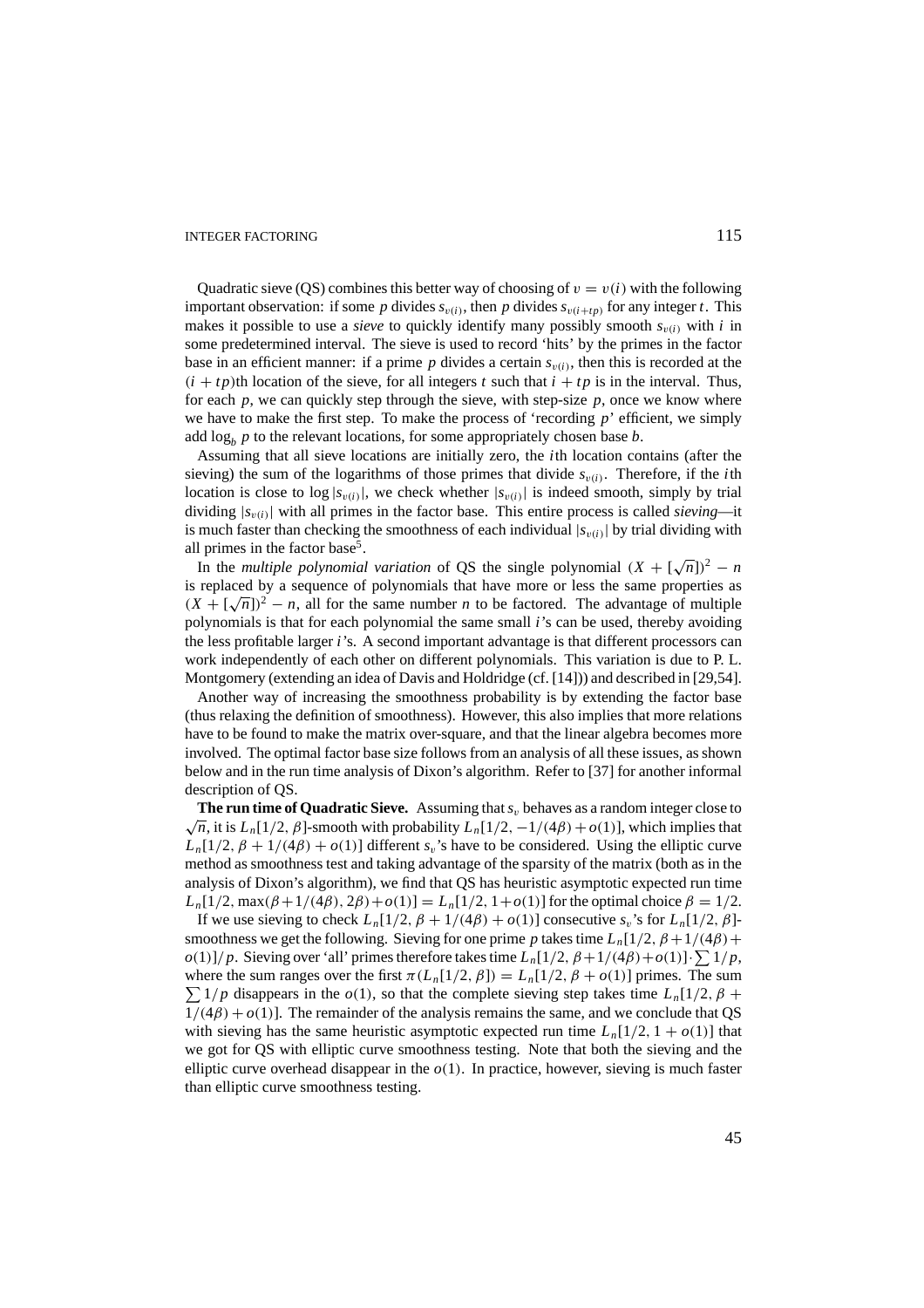Surprisingly, QS is not the only factoring algorithm with this subexponential expected run time: several other methods were proposed, some radically different from QS, that all have the same heuristic asymptotic expected run time as QS. Even the elliptic curve method has the same worst-case heuristic expected run time (where the worst case for the elliptic curve method is the case where the smallest factor of *n* is of order  $\sqrt{n}$ ). An algorithm for which the  $L_n[1/2, 1 + o(1)]$  expected run time can be proved rigorously was published in [35]. As a consequence of this remarkable coincidence there was a growing suspicion that  $L_n[1/2, 1 + o(1)]$  would be the best we would ever be able to do for factoring. The  $L_n[1/2, 1 + o(1)]$ -spell was eventually broken by the number field sieve (cf. Section 6).

**Large primes, partial relations, and cycles.** In practice, sieving is not a precise process: one often does not sieve with the small primes in the factor base, or with powers of elements of the factor base;  $\log_b p$  is rounded to the nearest integer value; and the base *b* of the logarithm is chosen so that the values that are accumulated in the  $s(i)$ 's can be represented by single bytes. The process can tolerate these imperfections because there are plenty of good polynomials that can be used for sieving. It is not a problem, therefore, if occasionally a good location is overlooked as long as the sieve identifies a sufficient number of possibly smooth numbers as quickly as possible. How many relations we find per unit of time is more important than how many we might have missed.

As a consequence of the approximations that are made during the sieving, the condition that  $s(i)$  should be close to  $log_b |s_{v(i)}|$  should be interpreted quite liberally. This, in turn, leads to many  $v(i)$ 's for which  $s_{v(i)}$  is 'almost' smooth (i.e., smooth with the exception of one reasonably small factor that is not in the factor base). Such 'almost smooth' relations are often referred to as *partial relations*if the non-smooth factor is prime, and *double partial relations* if the non-smooth factor is the product of two primes. The non-smooth primes are referred to as the *large primes*. The relations for which  $s_{v(i)}$  can be factored completely over the factor base may be distinguished by calling them *full relations*.

Partial relations will be found at no extra cost during the sieving step, and double partial relations at little extra cost. But keeping them, and investing that little extra effort to find the double partials, only makes sense if they can be used in the factoring process. As an example why partial relations can be useful, consider the example  $n = 143$  again. The choice  $v = 18$  was rejected because  $s_{18} = 2 \cdot 19$  is not smooth (with respect to the factor base  $\{2, 3, 5\}$ ). After trial dividing  $s_{18}$  with 2, 3, and 5, it follows immediately that 19 is prime (from the fact that  $19 < 5^2$ ), so that  $v = 18$  leads to a partial relation with large prime 19:

$$
18^2 \equiv 2^1 \cdot 3^0 \cdot 5^0 \cdot 19 \mod 143.
$$

Another choice that was rejected was  $v = 20$ , because  $s_{20} = 2 \cdot 3 \cdot 19$ , which leads, for the same reason as above, to a partial relation—again with large prime 19:

$$
20^2 \equiv 2^1 \cdot 3^1 \cdot 5^0 \cdot 19 \mod 143.
$$

These two partial relations have the same large prime, so we can combine them by multiplying them together, and get the following:

$$
(18 \cdot 20)^2 \equiv 2^2 \cdot 3^1 \cdot 5^0 \cdot 19^2 \mod{143}.
$$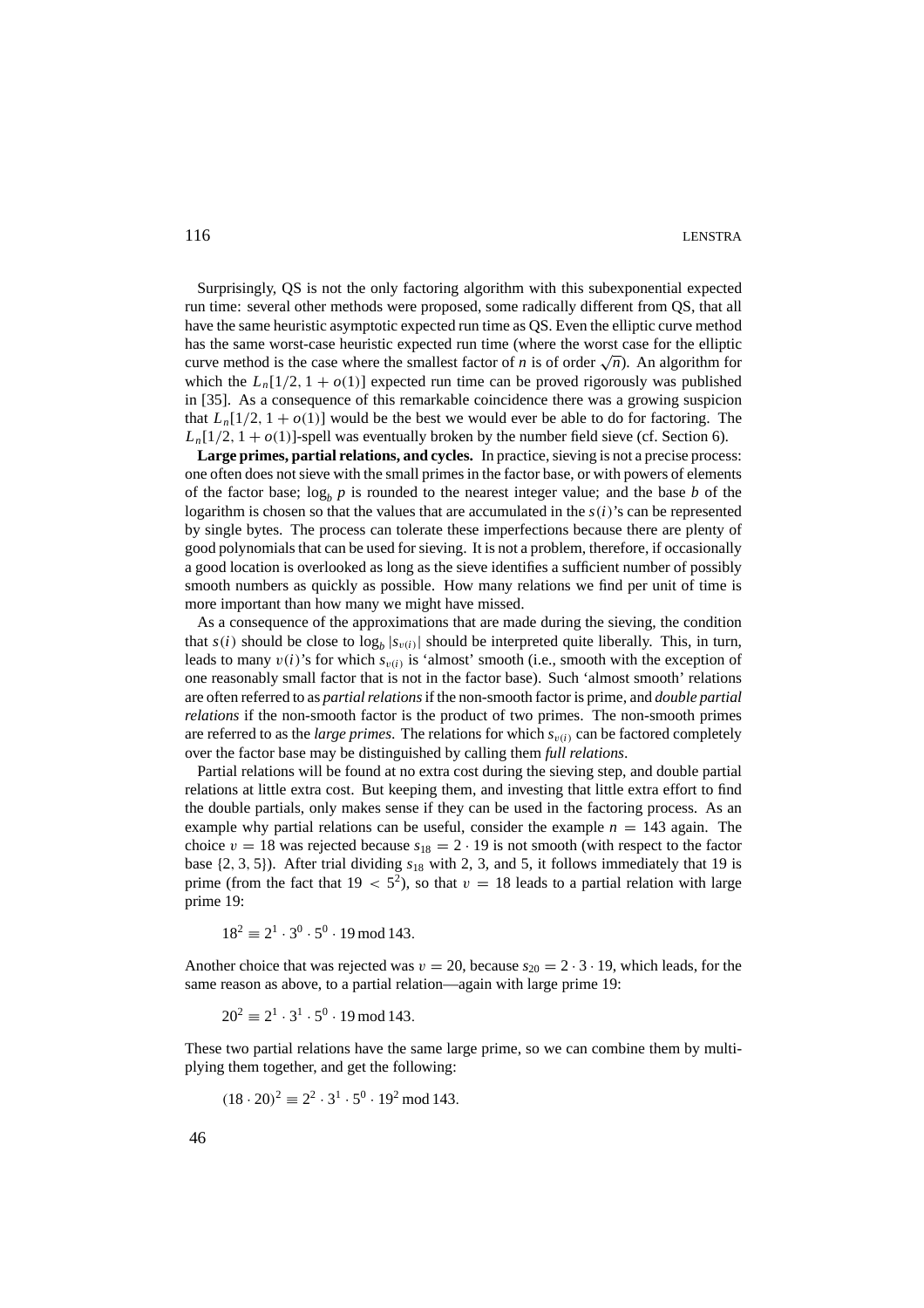Except for the ' $19<sup>2</sup>$ ' on the right hand side, this looks like a full relation. In Section 2 we have seen that  $128 \equiv (1/19) \mod 143$ . Therefore, if we multiply both sides of the above 'almost smooth' relation by  $128^2$ , we get

 $(128 \cdot 18 \cdot 20)^2 \equiv 2^2 \cdot 3^1 \cdot 5^0 \cdot (128 \cdot 19)^2 \equiv 2^2 \cdot 3^1 \cdot 5^0 \mod 143$ ,

which is, for factoring purposes, equivalent to the full relation

 $34^2 \equiv 2^2 \cdot 3^1 \cdot 5^0 \mod 143$ 

because  $128 \cdot 18 \cdot 20 \equiv 34 \mod 143$ . Note that  $(1/19) \mod 143$  exists because 19 and 143 are coprime (cf. Section 2). If *n* and some large prime are not coprime, then that large prime must be a factor of *n*.

Double partials can be used in a slightly more complicated but similar way; it requires the factorization of the composite non-smooth factors of the  $s_{\nu(i)}$ 's, which can be done using the methods that were mentioned at the end of Section 3. Combinations of partial and/or double partial relations in which the large primes disappear (and that are therefore as useful as full relations) are often referred to as *cycles*. Note that the cycle that we have found in the example does not provide any useful new information, because it happens to be the relation for  $v = 17$  multiplied by  $2^2$ .

How much luck is needed to find two partials with the same large primes, or to find a double partial for which both large primes can be combined with large primes found in other partials or double partials? The answer to this question is related to the birthday paradox (cf. Section 3): if numbers are picked at random from a set containing  $r$  numbers, the probability of picking the same number twice exceeds 50% after 1.177√*<sup>r</sup>* numbers have been picked. In QS, the set consists of prime numbers larger than any in the factor base, but smaller than a limit which is typically  $2^{30}$  or so. There are only a few tens of millions of primes in this range, so we expect to be able to find matches between the large primes once we have more than a few thousand partial and double partial relations. As shown in [33] the distribution of the large primes that we find in QS is not homogeneous, but strongly favors the relatively small large primes. This further increases the number of matches.

As illustrated in [32] and [33], cycles are indeed found in practice, and they speed up the factoring process considerably. Using partial relations makes the sieving step approximately 2.5 times faster, and using double partial relations as well saves another factor 2 to 2.5. There is a price to be paid for this acceleration: more data have to be collected; more disk space is needed to store the data; and the matrix problem gets a bit harder (either due to higher density of the rows of the matrix, or to larger matrices). The time saved in the sieving step, however, certainly justifies incurring these inconveniences. For a discussion of these issues see [4] and [17].

QS with large primes still runs in asymptotic expected time  $L_n[1/2, 1 + o(1)]$ ; i.e., all savings disappear in the  $o(1)$ .

**Distributed factoring using QS.** We have seen that QS consists of two major steps: the *sieving step*, to collect the relations, and the *matrix step*, where the relations are combined and the factorization is derived. For numbers in our current range of interest, the sieving step is by far the most time consuming. It is also the step that allows easy parallelization, with hardly any need for the processors to communicate. All a processor needs to stay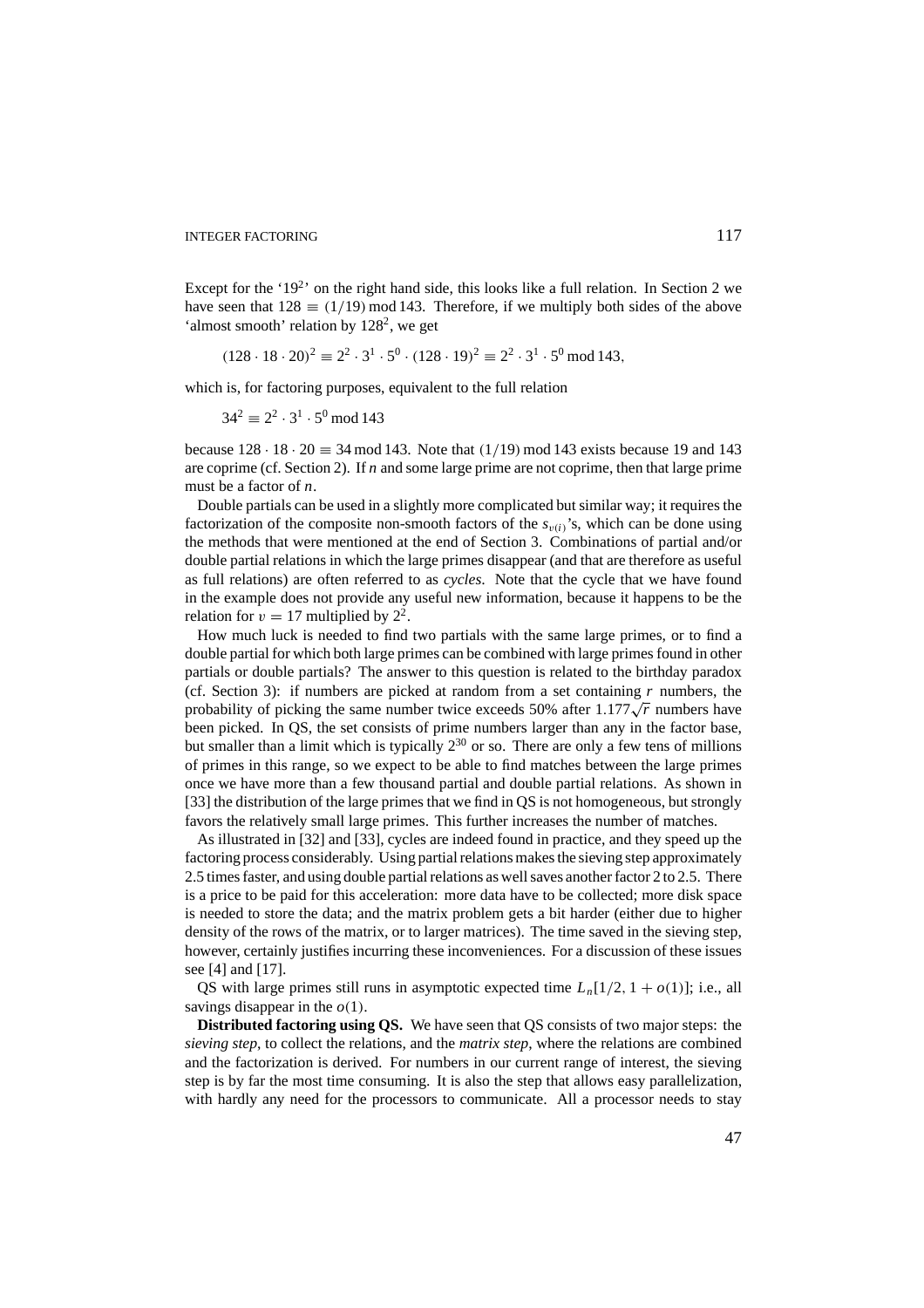busy for at least a few weeks is the number to be factored, the size of the factor base, and a unique collection of polynomials to sieve with in order to find relations—the latter can be achieved quite easily by assigning a unique integer to a processor. Given those data, any number of processors can work independently and simultaneously on the sieving step for the factorization of the same number. The resulting relations can be communicated to a central location using electronic mail, say once per day, or each time some pre-set number of relations has been found.

This parallelization approach is completely fault-tolerant. In the first place, the correctness of all relations received at the central location can easily be verified by checking the congruence. Furthermore, no particular relation is important, only the total number of distinct relations received counts. Finally, there is a virtually infinite pool of 'good' almost limitless intervals in which to look for polynomials. Thus, no matter how many processors crash or do not use the interval assigned to them for other reasons, and no matter how mailers or malicious contributors mangle the relations, as long as some processors contribute some relations that check out, progress will be made in the sieving step. Since there is no way to guarantee that relations are sent only once, all data have to be kept sorted at the receiving site to be able to remove the duplicates. Currently there is also no way to prevent contributors from flooding the mailbox at the central collecting site, but so far this has not been a problem in distributed factoring.

All these properties make the sieving step for QS ideal for distribution over a loosely coupled and rather informal network, such as the Internet, without any need to trust anyone involved in the computation. Refer to [32] and [4] for information on how such factoring efforts have been organized in the past.

The matrix step is done at a central location, as soon as the sieving step is complete (i.e., as soon as a sufficient number of relations have been received to make the matrix over-square). For details, refer to [32].

**Some illustrative QS data.** To give an impression of factor base sizes, the amount of data collected, the influence of large primes, and practical run times of the sieving and matrix steps, some data for the QS-factorization of a 116-digit, a 120-digit, and a 129-digit number (from [33], [17], and [4], respectively) are presented in Table 1. The sieving step for the 116-digit factorization was done entirely on the Internet using the software from [32]. For the 120-digit number it was carried out on 5 different Local Area Networks and on the 16384 processor MasPar MP-1 massively parallel computer at Bellcore, using in total four different implementations of the sieving step. Sieving for the 129-digit number was mostly done on the Internet using an updated version of the software from [32], with several sites using their own independently written sieving software; about 14% of the sieving was done on several MasPars. The matrix step for all numbers was done on Bellcore's MasPar.

The amount of data is shown in gigabytes of disk space needed to store the data in uncompressed format. The timing for the sieving step is given in units of MY, or 'mips-years.' By definition 1 MY is one year on a VAX 11/780, a relatively ancient machine that can hardly be compared to current workstations. The timings were derived by assigning a reasonable 'mips-rating' to the average workstation that was used; see [17] and [4] for details. Although this measure is not very accurate, it gives a reasonable indication of the growth rate of the sieving time for QS, as long as workstations are rated in a consistent manner.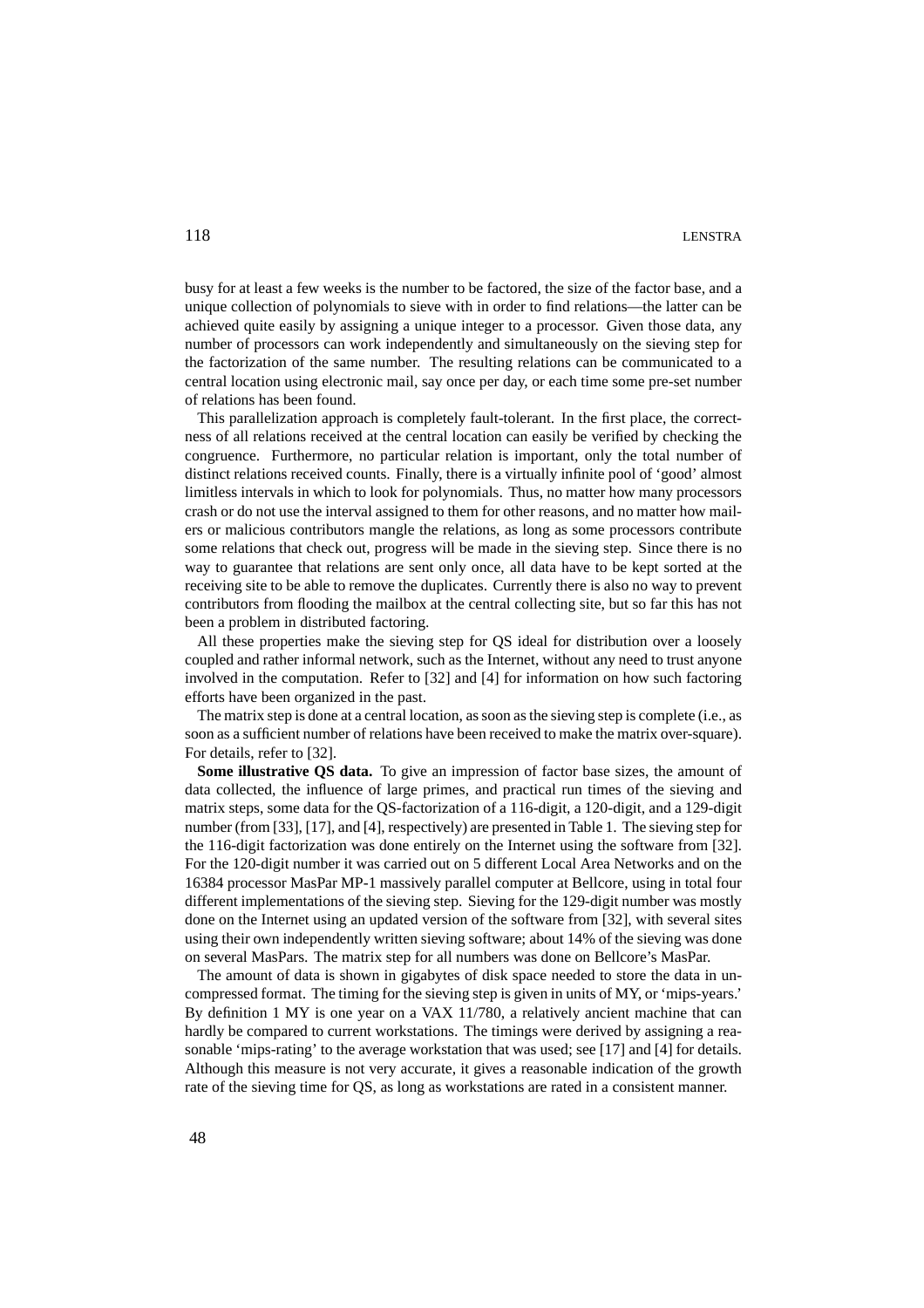|                                       | 116-digit          | 120-digit          | 129-digit          |
|---------------------------------------|--------------------|--------------------|--------------------|
| size factor base<br>large prime bound | 120000<br>$10^{8}$ | 245810<br>$2^{30}$ | 524339<br>$2^{30}$ |
| fulls                                 | 25361              | 48665              | 112011             |
| partials                              | 284750             | 884323             | 1431337            |
| double partials                       | 953242             | 4172512            | 6881138            |
| cycles                                | 117420             | 203557             | 457455             |
| amount of data                        | $0.25$ GB          | $1.1$ GB           | $2$ GB             |
| timing sieving step                   | 400 MY             | 825 MY             | 5000 MY            |
| timing matrix step                    | $0.5$ hrs          | 4 hrs              | $45$ hrs           |

The numbers of fulls, partials, double partials, and cycles are given in the table as they were at the end of the sieving step. Note that in all cases the number of fulls plus the number of cycles is larger than the size of the factor base, with a considerable difference for the two Internet factorizations. This *overshoot* is often large because the number of cycles grows rapidly toward the end of the sieving step; since the 'cease and desist' message is only sent out to the Internet-workers when the sum is large enough, and since it takes a while before all client-processes are terminated, the final relations received at the central site cause a large overshoot.

The timing for the matrix step is given in hours on the MasPar. By using a better algorithm, the matrix timings can now be improved considerably: the matrix for the 129-digit number can be processed in less than 10 hours on the MasPar, or in about 9 days on a Sparc 10 workstation (see [12,41], and Table 2 below).

From April 2, 1994, until April 10, 1996, the QS-factorization of the 129-digit number, the 'RSA-challenge number' (cf. [21]), was the largest factorization published that was found using a general purpose factoring method:

RSA − 129 = 1143 81625 75788 88676 69235 77997 61466 12010 21829 67212 42362 56256 18429 35706 93524 57338 97830 59712 35639 58705 05898 90751 47599 29002 68795 43541  $= 3490 52951 08476 50949 14784 96199 03898 13341 77646 38493$ 38784 39908 20577 · 32769 13299 32667 09549 96198 81908 34461 41317 76429 67992

94253 97982 88533.

### **6. Number Field Sieve**

**The number field sieve.** The number field sieve is based on an idea of John Pollard to rapidly factor numbers of the special form  $x^3 + k$ , for small k. This idea first evolved in the *special number field sieve* (SNFS) which can only be applied to numbers of a special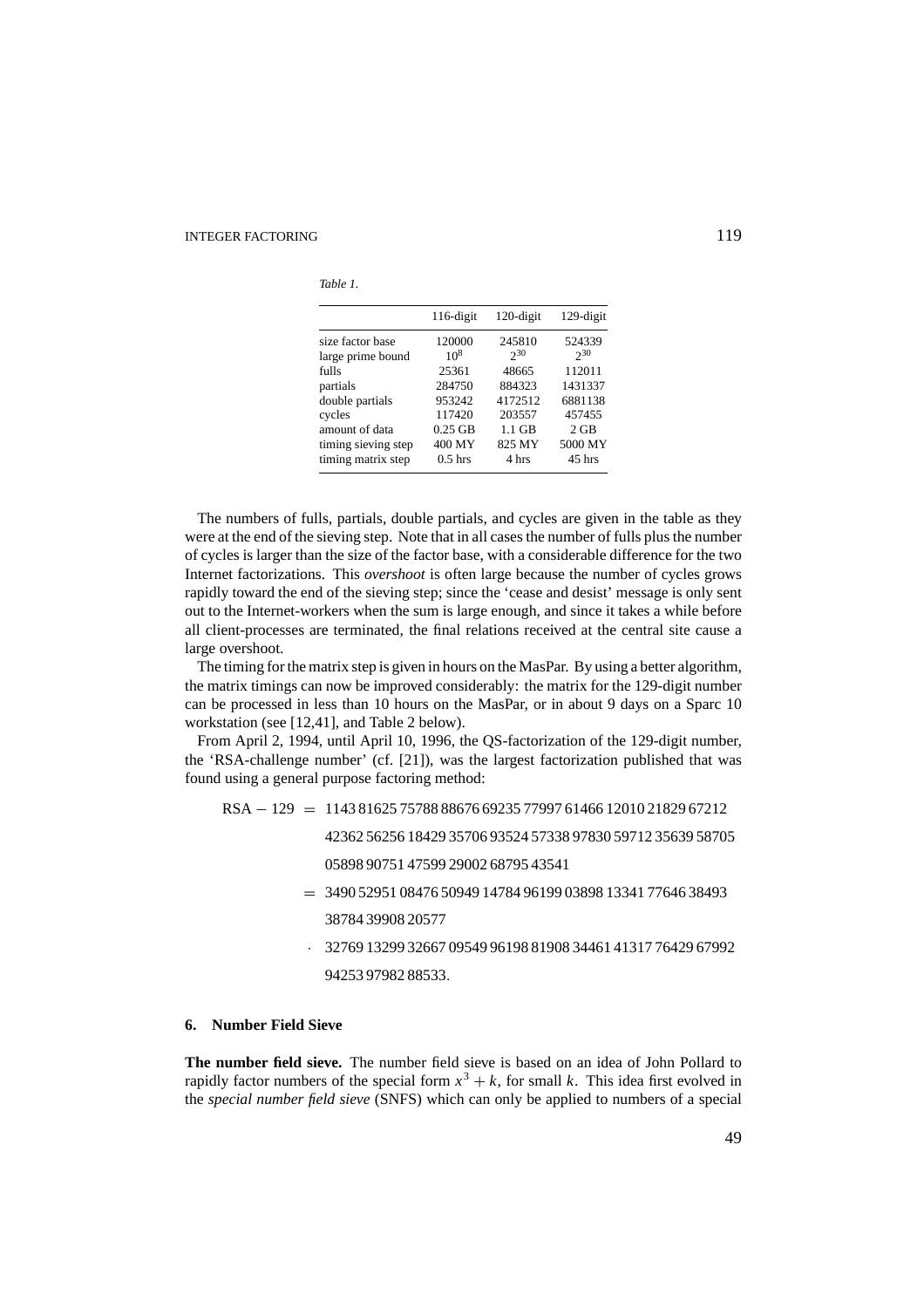form (similar to the form required by Pollard's original method). In 1990 SNFS was used to factor the ninth Fermat number  $2^{2^9} + 1$  (cf. [31]):

 $2^{2^9} + 1 = 24\,24833$ 

7455 60282 56478 84208 33739 57362 00454 91878 33663 42657 · *p*99,

where *p*99 denotes a 99-digit prime. The 'special form' restrictions were later removed, which resulted in the *general number field sieve*. Currently one often simply uses NFS to refer to the general algorithm. On April 10, 1996, NFS was used to factor the following 130-digit number, thereby breaking the 129-digit record set by QS of the largest published factorization found using a general purpose factoring method.

RSA − 130 = 18070 82088 68740 48059 51656 16440 59055 66278 10251 67694 01349 17012 70214 50056 66254 02440 48387 34112 75908 12303 37178 18879 66563 18201 32148 80557 = 39685 99945 95974 54290 16112 61628 83786 06757 64491 12810 06483 25551 57243 · 45534 49864 67359 72188 40368 68972 74408 86435 63012 63205 06960 09990 44599.

More importantly, the NFS-factorization of RSA-130 required much less time than the QS-factorization of RSA-129. Details can be found below.

NFS is considerably more complicated than the methods sketched so far. In this section we explain what relations in NFS look like, why they can be found much faster than QSrelations, and how we distributed the relation collection over the World-Wide-Web. How the relations are combined to derive the factorization is beyond the scope of this survey; it can be found in [30], along with further background on NFS. For additional information, NFS implementations and factorizations, see [9, 13, 18, 19, 23].

SNFS has heuristic asymptotic expected run time  $L_n[1/3, (32/9)^{1/3} + o(1)] \approx L_n[1/3,$ 1.526+ $o(1)$ ], for  $n \to \infty$ . The general method, NFS, runs in heuristic asymptotic expected time  $L_n[1/3, (64/9)^{1/3} + o(1)] \approx L_n[1/3, 1.923 + o(1)]$ , for  $n \to \infty$ .

To put the progress from QS to NFS in perspective, note that trial division runs in exponential time  $n^{1/2} = L_n[1, 1/2]$  in the worst case, and that an (as yet unpublished) polynomial time factoring algorithm would run in time  $(\ln n)^c = L_n[0, c]$ , for some constant *c*. Thus, QS and the other algorithms with expected run time  $L_n[1/2, v]$  (with v constant) are, if we only consider the first argument *u* of  $L_n[u, v]$ , halfway between exponential and polynomial time. In this metric, NFS represents a substantial step in the direction of polynomial time algorithms.

**Relations in the number field sieve.** Let  $f_1$  and  $f_2$  be two distinct polynomials with integer coefficients. There is no need to restrict ourselves to only two polynomials (cf. [20]), but that is the most straightforward case. The polynomials  $f_1$  and  $f_2$  must both be irreducible, and they must have a common root modulo *n* (i.e., an integer *m* such that both  $f_1(m)$  and  $f_2(m)$  are divisible by *n*). How such polynomials are found in general is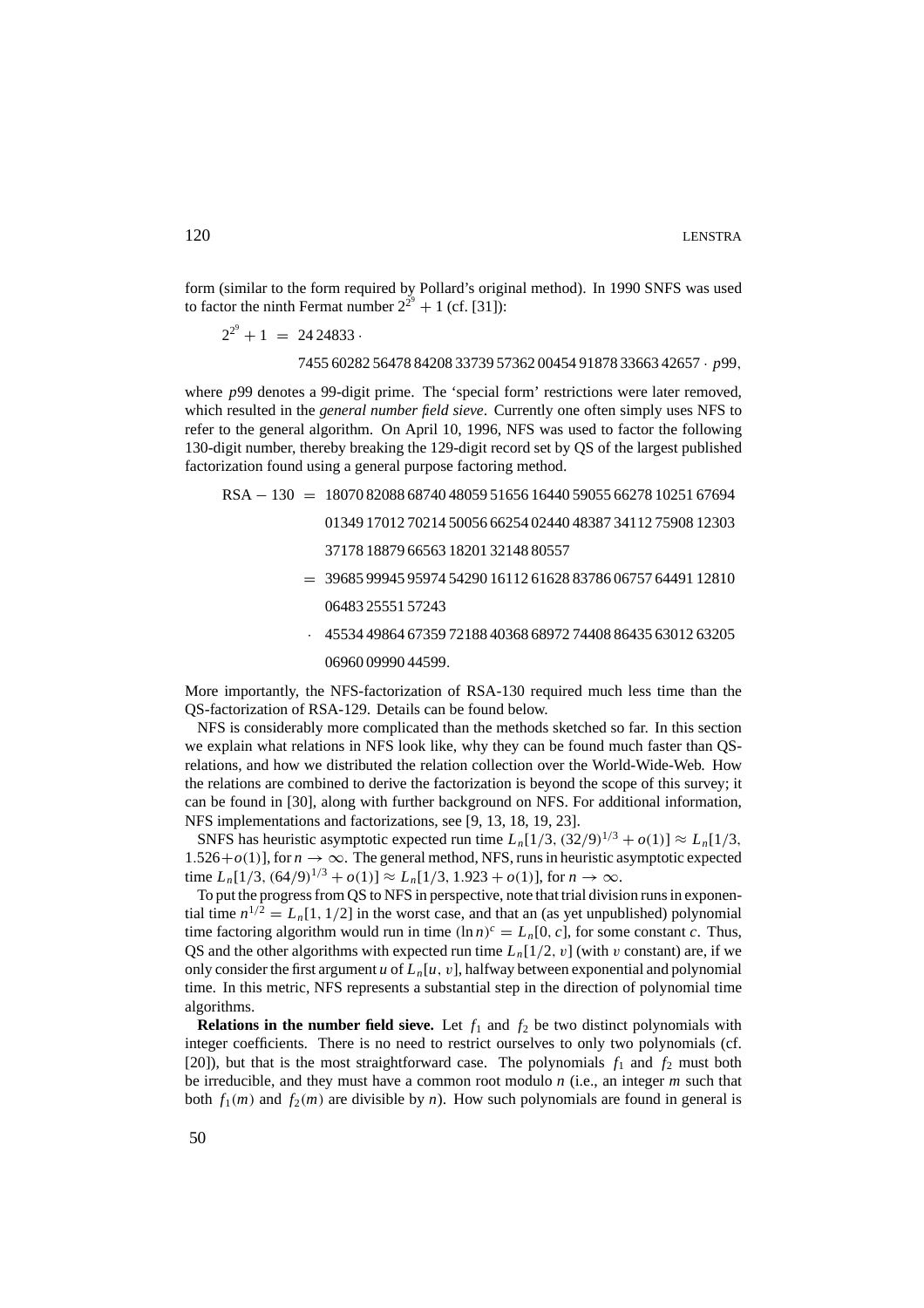not relevant here. The presentation in [30] is mostly restricted to the case where *m* is an integer close to  $n^{1/(d+1)}$  for some small integer *d* (such as 4 or 5); the polynomials can then be chosen as  $f_1(X) = X - m$  and  $f_2(X) = \sum_{i=0}^d c_i X^i$ , where  $n = \sum_{i=0}^d c_i m^i$  with  $-m/2 \le c_i \le m/2$  is a base *m* representation of *n*.

For the factorization of  $2^{512} + 1$  for instance, we chose  $n = 8 \cdot (2^{512} + 1) = 2^{515} + 8$ , and took  $d = 5$ ,  $m = 2^{103}$ ,  $f_1(X) = X - 2^{103}$ , and  $f_2(X) = X^5 + 8$ . In this case,  $f_1(2^{103}) = 0$ and  $f_2(2^{103}) = 2^{515} + 8 = n$ , so that both  $f_1(m)$  and  $f_2(m)$  are divisible by *n*. Note that the coefficients of  $f_2$  are quite small.

For the factorization of  $n =$  RSA $-130$  we used  $d = 5$ ,  $m = 12574411168418005980468$ ,  $f_1(X) = X - m$ , and

$$
f_2(X) = 5748302248738405200X^5 + 9882261917482286102X^4
$$
  
- 13392499389128176685X<sup>3</sup> + 16875252458877684989X<sup>2</sup>  
+ 3759900174855208738X - 46769930553931905995.

We have that  $f_1(m) = 0$  and  $f_2(m) = n$ , so that  $f_1$  and  $f_2$  have the root *m* in common modulo *n*. Note that the coefficients of  $f_1$  and  $f_2$  are of roughly the same order of magnitude. These polynomials for RSA-130 were found by Scott Huddleston.

For  $j = 1, 2$  and integers  $a, b$ , let

$$
N_j(a, b) = f_j(a/b)b^{\text{degree}(f_j)}.
$$

Note that  $N_i(a, b)$  is an integer too. Furthermore, for  $j = 1, 2$ , let there be some factor base consisting of primes (up to a bound depending on  $f_i$ ) that may occur in the factorization of  $N_i(a, b)$  for coprime *a* and *b*. Smoothness of  $N_i(a, b)$  will always refer to smoothness with respect to the *j*th factor base, and *a* and *b* will always be assumed to be coprime integers with  $b > 0$ . A relation is given by a pair *a*, *b* for which both  $N_1(a, b)$  and  $N_2(a, b)$  are smooth.

The following is an indication why this is considered to be a relation (i.e., something that can be combined with other relations to solve the congruence  $x^2 \equiv y^2 \mod n$ . Let  $\alpha_i$ denote a root of  $f_i$ . The prime factorization of  $N_i(a, b)$  corresponds, roughly speaking, to the 'prime ideal factorization' of  $a - \alpha_j b$  in the algebraic number field  $\mathbf{Q}(\alpha_j)$ . Since  $f_1$  and *f*<sub>2</sub> have a common root *m* modulo *n*, the algebraic numbers  $a - \alpha_1 b$  and  $a - \alpha_2 b$  are 'the same' when taken mod *n*: let  $\varphi_i$  denote the homomorphism from  $\mathbf{Z}[\alpha_i]$  to  $\mathbf{Z}/n\mathbf{Z}$  that maps  $\alpha_i$  to *m* modulo *n*, then  $\varphi_1(a - \alpha_1 b) \equiv \varphi_2(a - \alpha_2 b) \mod n$ .

Assume that the number of relations we have is more than the sum of the sizes of the two factor bases. This implies that we can determine, by means of the usual matrix step, independent subsets *S* of the set of relations such that  $\prod_{(a,b)\in S} N_j(a,b)$  is a square (in **Z**), both for  $j = 1$  and for  $j = 2$ . For the *j* with degree( $f_j$ ) > 1 this does not imply that the corresponding  $\gamma_j(S) = \prod_{(a,b)\in S}(a-\alpha_j b)$  is a square in  $\mathbb{Z}[\alpha_j]$  (for the *j* with degree( $f_j$ ) = 1 it does). But if we include in the matrix some additional information (so-called *quadratic signatures*) for each  $N_j(a, b)$  with degree( $f_j$ ) > 1, then we may safely assume that all  $\gamma_i(S)$  are squares in  $\mathbb{Z}[\alpha_i]$  (cf. [1]). Note that  $\varphi_1(\gamma_1(S)) \equiv \varphi_2(\gamma_2(S)) \mod n$ .

Because the factorization of the norms of the  $\gamma_i(S)$ 's is known (from the factorizations of the  $N_i(a, b)$  with  $(a, b) \in S$ ), the squareroot  $\beta_i(S)$  of  $\gamma_i(S)$  in  $\mathbb{Z}[\alpha_i]$  can be computed: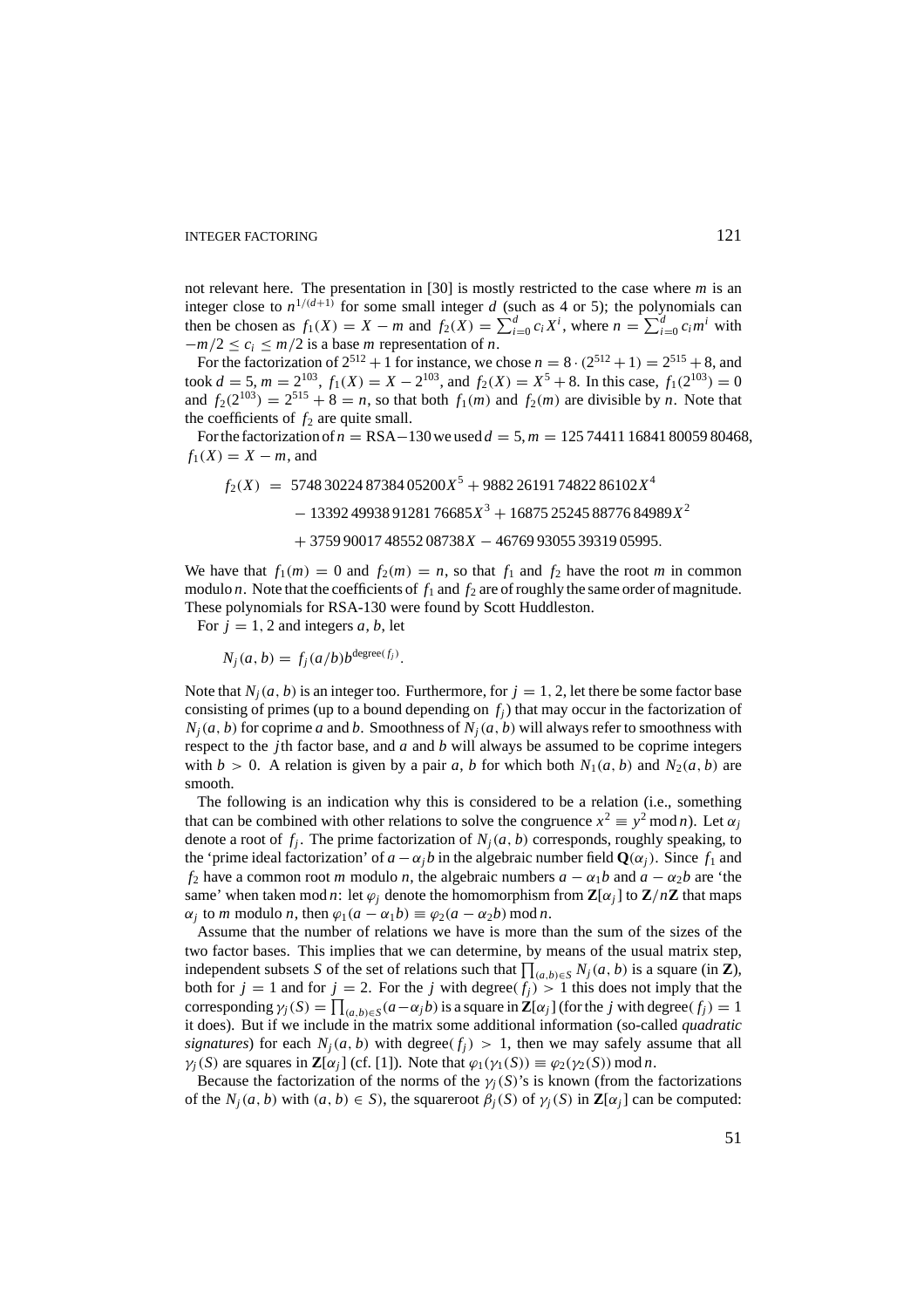trivially if degree( $f_i$ ) = 1, using the method described in [40] otherwise. The resulting squareroots satisfy  $(\varphi_1(\beta_1(S))^2 \equiv (\varphi_2(\beta_1(S))^2 \mod n$ , which is the desired congruence of the form  $x^2 \equiv y^2 \mod n$ . Note that each *S* leads to an independent chance to factor *n*.

If, for the *j* with degree( $f_i$ ) > 1, generators for the prime ideals (and units) in  $\mathbb{Z}[\alpha_i]$  can be found, the squareroot can be computed faster by applying  $\varphi_i$  to each of those generators (if degree( $f_i$ ) = 1 the squareroot computation is trivial, as mentioned above). In general (in the general NFS) such generators cannot be found if degree( $f_i$ ) > 1, but in SNFS it might be possible because the  $f_i$ 's of degree  $> 1$  have small coefficients (it was used, for instance, for the ninth Fermat number).

Thus, after the sieving step, NFS requires a matrix step to determine several subsets *S*, followed by a squareroot step for each *S* until a lucky one that factors *n* is encountered. The picture of how many relations are needed is thoroughly confused by the use of large primes, which can occur both in  $N_1(a, b)$  and in  $N_2(a, b)$ . The experiments with large primes in NFS described in [18] suggest that, unlike QS, the number of cycles that can be built from the partial relations suddenly grows extremely rapidly. If such a cycle explosion occurs, the sieving step is most likely complete, but when this will happen is hard to predict.

**Why NFS is faster than QS.** A heuristic analysis of the asymptotic expected run time of NFS goes along the same lines as the analyses of the run times of Dixon's algorithm and QS. Instead of giving this analysis, we give the following informal explanation why we expect the run time of NFS to grow much more slowly than the run time of QS as the numbers to be factored get larger.

Consider the choice  $f_1(X) = X - m$  and  $f_2(X) = \sum_{i=0}^d c_i X^i$ , with *m* close to  $n^{1/(d+1)}$ . The probability that both  $N_1(a, b) = a - bm$  and  $N_2(a, b) = \sum_{i=0}^{d} c_i a^i b^{d-i}$  are smooth depends on the sizes of  $a$ ,  $b$ ,  $m$ , and the  $c_i$ 's. By their choice,  $m$  and the  $c_i$ 's are all of the order  $n^{1/(d+1)}$ . The sizes of *a* and *b* depend on how many  $N_1(a, b)$  and  $N_2(a, b)$  have to be considered so that we can expect enough of them to be smooth. But 'enough' and 'smooth' depend on the sizes of the factor bases: as in QS, a larger factor base requires more relations, but at the same time relaxes the definition of smoothness. From an analysis of all relevant smoothness probabilities it follows that if *d* is of the order  $(\log n / \log \log n)^{1/3}$ , then it may be expected that the largest *a*'s and *b*'s needed will be such that  $a^d$  and  $b^d$  are of the same order of magnitude as *m* and the  $c_i$ 's, i.e.,  $n^{1/(d+1)}$ . This implies that  $N_1(a, b)$  and  $N_2(a, b)$ are at worst of order  $n^{2/d}$ . Now note that  $2/d \rightarrow 0$  for  $n \rightarrow \infty$  due to the choice of *d*, so that asymptotically the numbers that have to be smooth in NFS are *much* smaller than the numbers of order roughly  $\sqrt{n}$  that have to be smooth in QS.

If the  $c_i$ 's are small, as in SNFS,  $N_2(a, b)$  is even more likely to be smooth, which explains why SNFS is so much faster than the general NFS.

**Finding relations in NFS.** Since the smooth values that we are looking for are, as in QS, values of polynomials evaluated at certain points, they can again be found using a sieve: if *p* divides  $N_i(a, b)$  then *p* also divides  $N_i(a+tp, b+wp)$  for any integers *t* and w. The earliest NFS implementations used the following simple sieving strategy: fix *b*; use a sieve to find *a*'s for which both  $N_1(a, b)$  and  $N_2(a, b)$  might be smooth; and inspect those  $N_1(a, b)$  and  $N_2(a, b)$  more closely (using trial division). Repeat this for different *b*'s until a sufficient number of relations have been collected. This approach can be distributed over many processors by assigning different ranges of *b*'s to different processors; it was used in [31]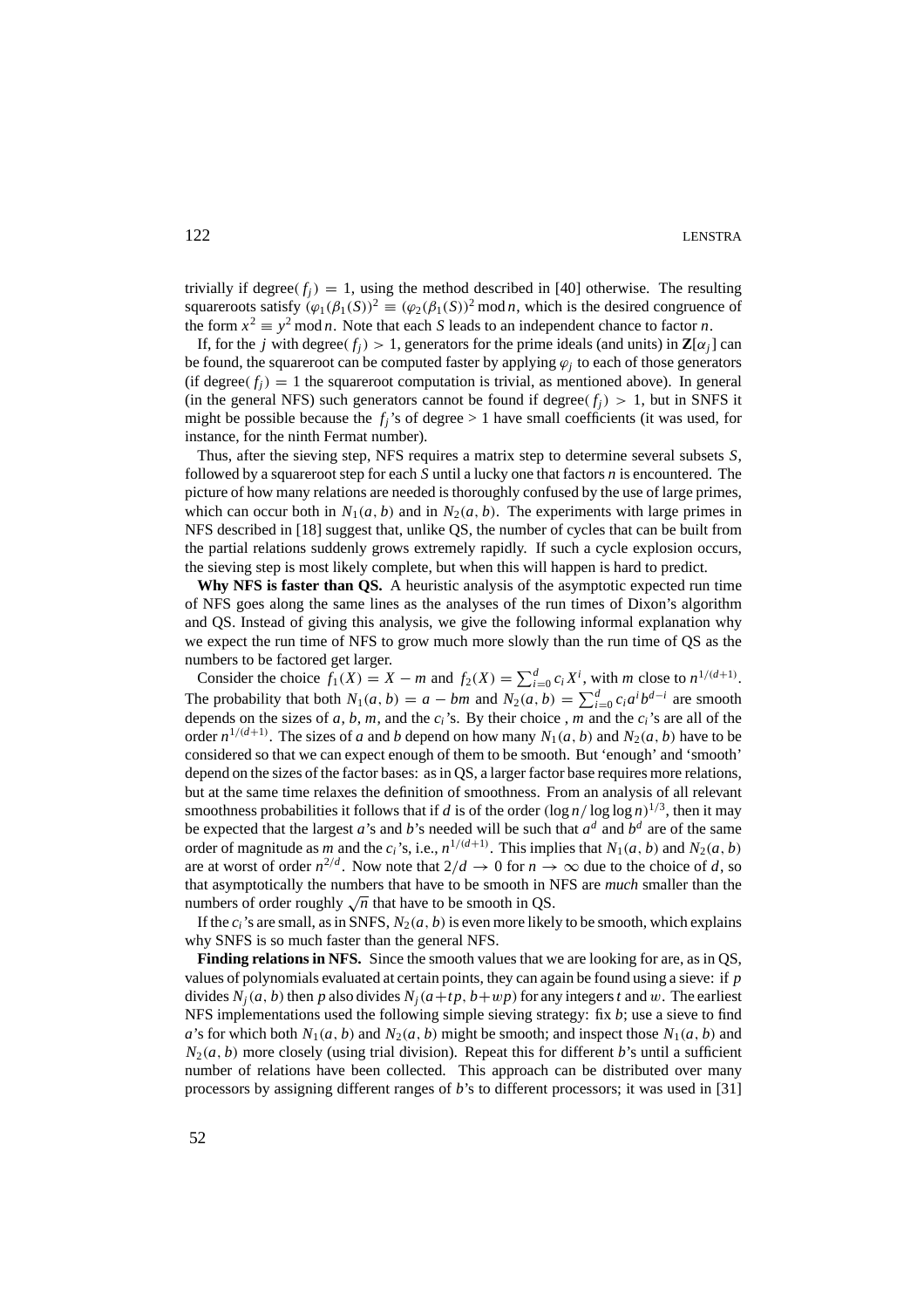and is called *classical* or *line-by-line sieving*. Since smaller *b*'s are better than larger ones the pool of 'good' inputs (the *b*'s) eventually dries out, a problem that does not exist in QS.

As shown in [45] the following is more efficient. Fix some reasonable large *q* that can in principle occur in the factorization of, say,  $N_2(a, b)$ . Again use a sieve to locate pairs *a*, *b* for which  $N_1(a, b)$  is smooth and  $N_2(a, b)$  factors using only primes  $\lt q$  from the second factor base, but restrict the search to pairs  $a$ ,  $b$  for which  $N_2(a, b)$  is divisible by  $q$ . Repeat this for different *q*'s until a sufficient number of relations have been collected—actually this step should be carried out for all pairs  $q$ ,  $r_q$  where  $r_q$  ranges over all roots of  $f_2$  modulo  $q$ , a detail that we will not elaborate upon. Because of the restriction on the pairs *a*, *b*, fewer pairs have to be considered per  $q$ , namely only those pairs that belong to a sublattice  $L_q$  of determinant *q* of the (*a*, *b*)-plane. For this reason Pollard called this way of sieving *lattice sieving*.

For general *q*, lattice sieving makes it possible and necessary to use *sieving by vectors*, another term introduced by Pollard. This is a way of quickly identifying, for each  $p$ , the proper sieve locations in a plane instead of on a line. Just as the 1-dimensional lineby-line sieve makes use, for each  $p$ , of the shortest 1-dimensional vector  $(p)$ , sieving by vectors makes use, for each  $p$ , of two 2-dimensional vectors that form a reduced basis for the appropriate sublattice of determinant *p* of  $L_a$ . Again, the phrase 'for each *p*' is oversimplified and should read 'for each  $p, r_p$  pair', where  $r_p$  is a root of  $f_i$  modulo  $p$  (with  $p < q$  if  $j = 2$ ).

Sieving by vectors is possible because a substantial part of  $L_q$  can be made to fit in memory. It is necessary because this entire process has to be repeated for many *q*'s. The latter implies that we cannot afford the time to look at all *b*-lines for all relevant *p* for all these  $q$ 's, i.e., that line-by-line sieving in each  $L_q$  is too slow.<sup>6</sup> The details of sieving by vectors are rather messy (though not as bad as some of the rest of NFS) and can be found in [23]; see also [5].

Different *q*'s may lead to duplicate *a*, *b* pairs, in particular when large primes are used. This implies that duplicates have to be removed from the resulting relations, even in an implementation where it can be guaranteed that each relevant  $q$  is processed only once.

**Distributed factoring using NFS.** Although the sieving step of NFS is entirely different from that of QS, it can be distributed over a network in almost the same way—except for the way the inputs are handled. In the sieving step of QS it takes the average workstation a considerable amount of time, say a few weeks, to exhaust a single input. Furthermore, for each number to be factored, there are millions of good inputs that are all more or less equally productive, and that lead to distinct relations.

The first distributed NFS implementation (cf. [31]) was based on the approach of [32] and on classical sieving. It assigns disjoint ranges of *b*'s to different processors. A single *b* can be processed in a matter of minutes on a workstation, so each processor needs a range of at least a few thousand *b*'s to stay busy for a week. Larger *b*'s are less productive than smaller ones, with *b*'s on the order of a few million becoming almost worthless. This implies that only a fairly limited number of ranges can be distributed, and that a range should be redistributed when its results are not received within a reasonable amount of time. This leads to even more duplicated results than we have to deal with in QS, but duplicates can again easily be removed by keeping the relations sorted.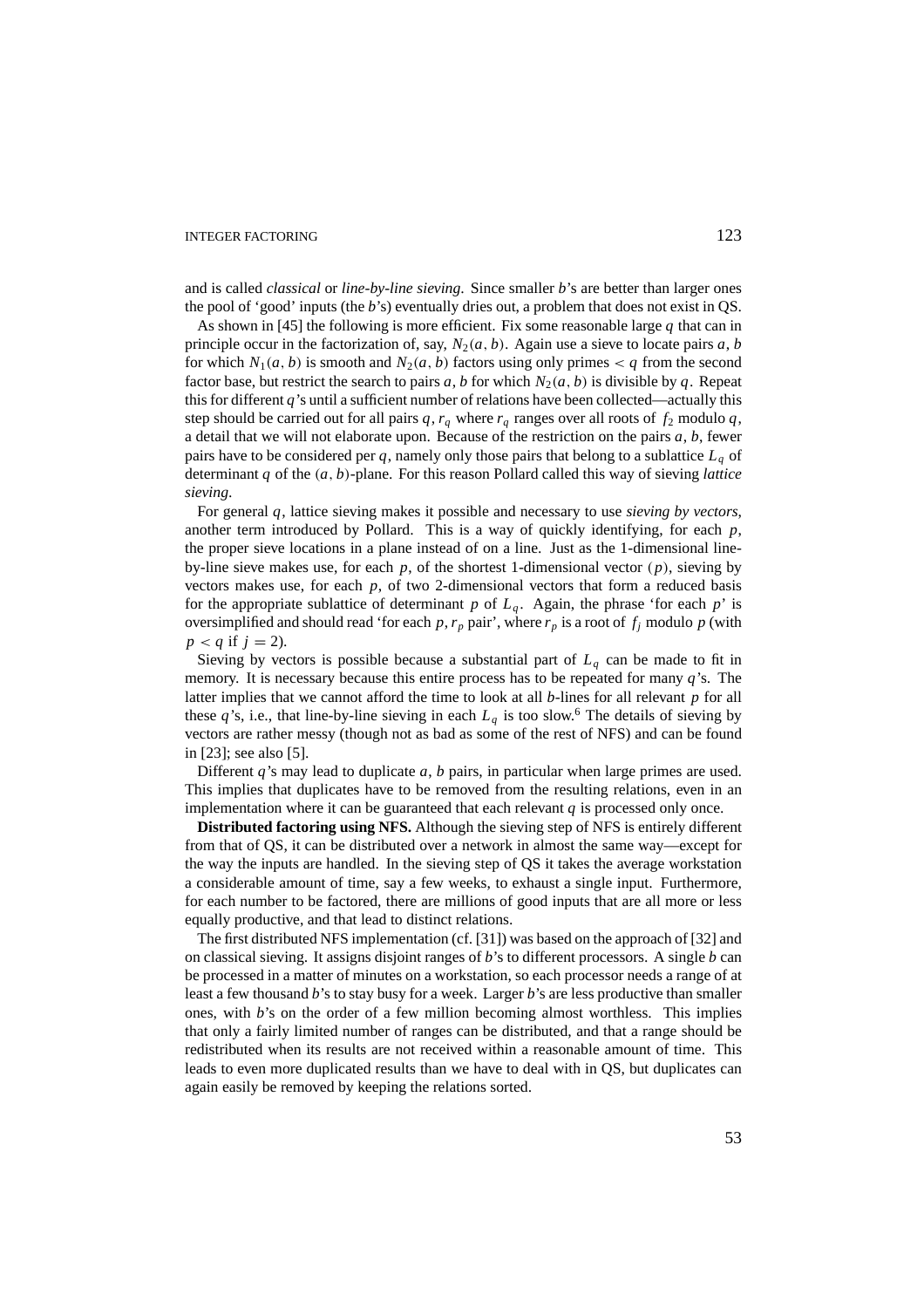A more recent distributed NFS implementation (cf. [13]) is based on use of the World Wide Web and on lattice sieving. Because processing a single *q* takes at most a few minutes, disjoint ranges of *q*'s are assigned to different processors, just as the *b*'s were distributed in classical sieving. The size of the range assigned to each contributor depends on the resources available to that contributor: the types of processors and the amount of available memory and computing time per processor. An advantage compared to classical sieving is that the pool of 'good'  $q$ 's is relatively large (cf.  $[5, 13]$ ), so that lattice sieving tasks can be distributed quite liberally. Nevertheless, some *q*'s are 'better' than others. It is therefore still a good idea to keep track of the dates the *q*'s have been distributed, and to redistribute *q*'s whose results are not received within a reasonable amount of time. Note that there are now three reasons why duplicates may be found: because they are intrinsic to lattice sieving with large primes, because any *q* might be processed more than once, and because relations from any *q* may be received or submitted more than once.

In [13] we describe the convenient Web-interface that takes care of most of the interactions with the contributors. Compared to the approach from [32] this interface makes it much easier to contribute to future distributed factoring efforts: a few mouse clicks is all that is needed. It should therefore not be difficult to perform the sieving step for numbers that are considerable larger than the one reported in [13]. Once the sieving step is complete, a non-trivial amount of computing has to be carried out at a location where enough computing power is available. With the current state of technology, this may take considerably more (real) time than the sieving step.

**Some illustrative NFS data.** In Table 2 we present some data for the general NFSfactorizations of a 116-digit and a 119-digit number (both from [18]), and of a 130-digit number (from [13]). For all three numbers we used two polynomials, with degree( $f_1$ ) = 1 and degree( $f_2$ ) = 5. The 116-digit number was the first number sieved using the implementation described in [23], with very conservative (and suboptimal) choices for the factor base sizes. The same implementation was later used for the sieving of the 119-digit number, with a much better choice for the factor base sizes. For the 130-digit number, the implementation of [23] was extended to allow more liberal use of the large primes that define the lattices (the *q*'s), as described in [13].

The 'partials' refer to the relations with one or more large primes: in the implementations used relations can in principle have almost any number of large primes, though the majority has at most 5.

For the matrix step a variety of different algorithms and implementations was used, as shown in the table; 'Gauss' refers to *structured Gaussian elimination* (cf. [28, 48]), and 'Lanczos' refers to P. L. Montgomery's *blocked Lanczos method* (cf. [12, 41]). Note that for the two applications of 'Lanczos' the matrix is much larger than simply the sum of the factor base sizes. This is due to the use of large primes and the fact that they are only partially removed from the matrix during the cycle construction in an attempt to minimize the run time for Lanczos; for details see [18, 13]. For the 116-digit number all large primes were removed. All squareroot computations were carried out at the Centrum voor Wiskunde en Informatica (CWI) in Amsterdam, using P. L. Montgomery's implementation of his own method (cf. [40]). The squareroot timings in the table give the time per dependency.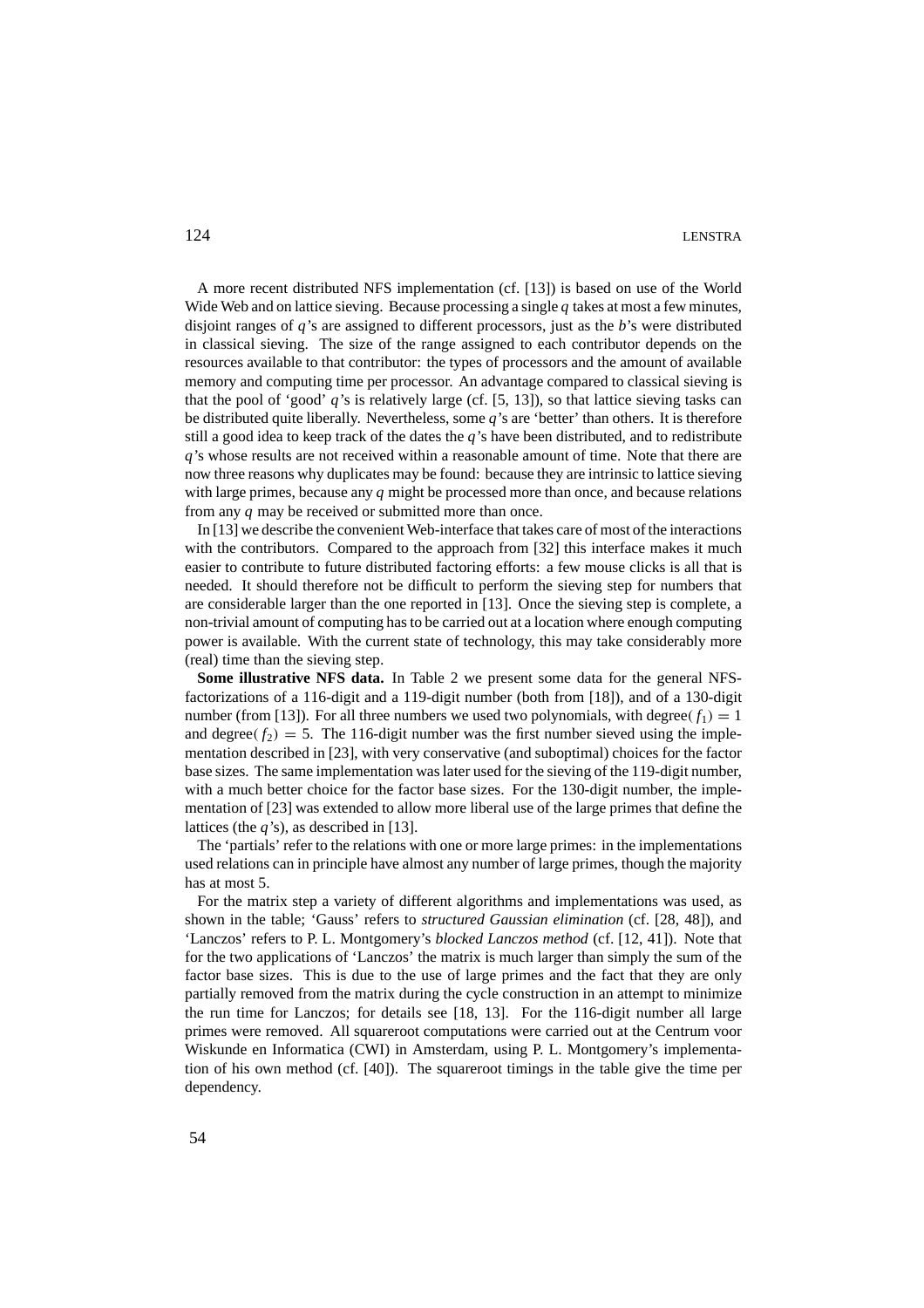### *Table 2.*

|                         | $116$ -digit                  | 119-digit           | $130$ -digit        |
|-------------------------|-------------------------------|---------------------|---------------------|
| size first factor base  | 100001                        | 100001              | 250001              |
| size second factor base | 400001                        | 360001              | 750001              |
| large prime bound       | $2^{30}$                      | $2^{30}$            | $10^{9}$            |
| fulls                   | 61849                         | 38741               | 48400               |
| partials                | 45876382                      | 35763524            | 56467272            |
| cycles                  | 2605463                       | 472426              | 2844859             |
| amount of data          | 3 GB                          | $2.2$ GB            | 3.5 GB              |
| timing sieving step     | 220 MY                        | 250 MY              | 550 MY              |
| matrix size             | $\approx$ 500100 <sup>2</sup> | $\approx 1475000^2$ | $\approx 3505000^2$ |
| matrix algorithm        | Gauss                         | Lanczos             | Lanczos             |
| running on              | MasPar MP-1                   | MasPar MP-1         | CRAY C-90           |
| at.                     | <b>Bellcore</b>               | <b>Bellcore</b>     | <b>CWI</b>          |
| timing matrix step      | $114$ hrs                     | $60$ hrs            | $67.5$ hrs          |
| timing squareroot step  | $60$ hrs                      | $20$ hrs            | 49.5 hrs            |

**Recent results.** In 1998–1999 P. L. Montgomery and B. Murphy developed a new method to select the polynomials  $f_1$  and  $f_2$ . Using their method the 140-digit number RSA-140 was factored on February 2, 1999, and sieving for the 155-digit (and 512-bit) number RSA-155 was completed on July 14, 1999. At the time of writing the matrix step was still in progress. Also, on April 8, 1999, a new SNFS record was set with the factorization of the 211-digit number  $(10^{211} – 1)/9$ . For details on these factorizations consult the web pages at www.cwi.nl.

### **Acknowledgments**

This paper was written while the author was employed by Bellcore. The Isaac Newton Institute for Mathematical Sciences is gratefully acknowledged for its hospitality. Acknowledgments are due to Bruce Dodson, Matt Fante, Stuart Haber, Paul Leyland, and Sue Lowe for their help with this paper.

# **Appendix**

**Factoring and public-key cryptography.** In public-key cryptography each party has two keys: a *public key* and a corresponding *secret key*. Anyone can encrypt a message using the public key of the intended recipient, but only parties that know the secret key can decrypt the encrypted message. One way to make such a seemingly impossible system work is based on the supposed difficulty of factoring. The *RSA-system* (named after the inventors Ron Rivest, Adi Shamir, and Len Adleman, cf. [51]) works as follows. Each party generates two sufficiently large primes *p* and *q*, selects integers *e* and *d* such that  $e \cdot d \equiv 1 \mod (p-1)(q-1)$ , and computes the product  $n = p \cdot q$ ; the public key consists of the pair (*n*, *e*), the secret key consists of the integer *d*. This computation can be carried out efficiently: randomly picked numbers can easily be checked for primality using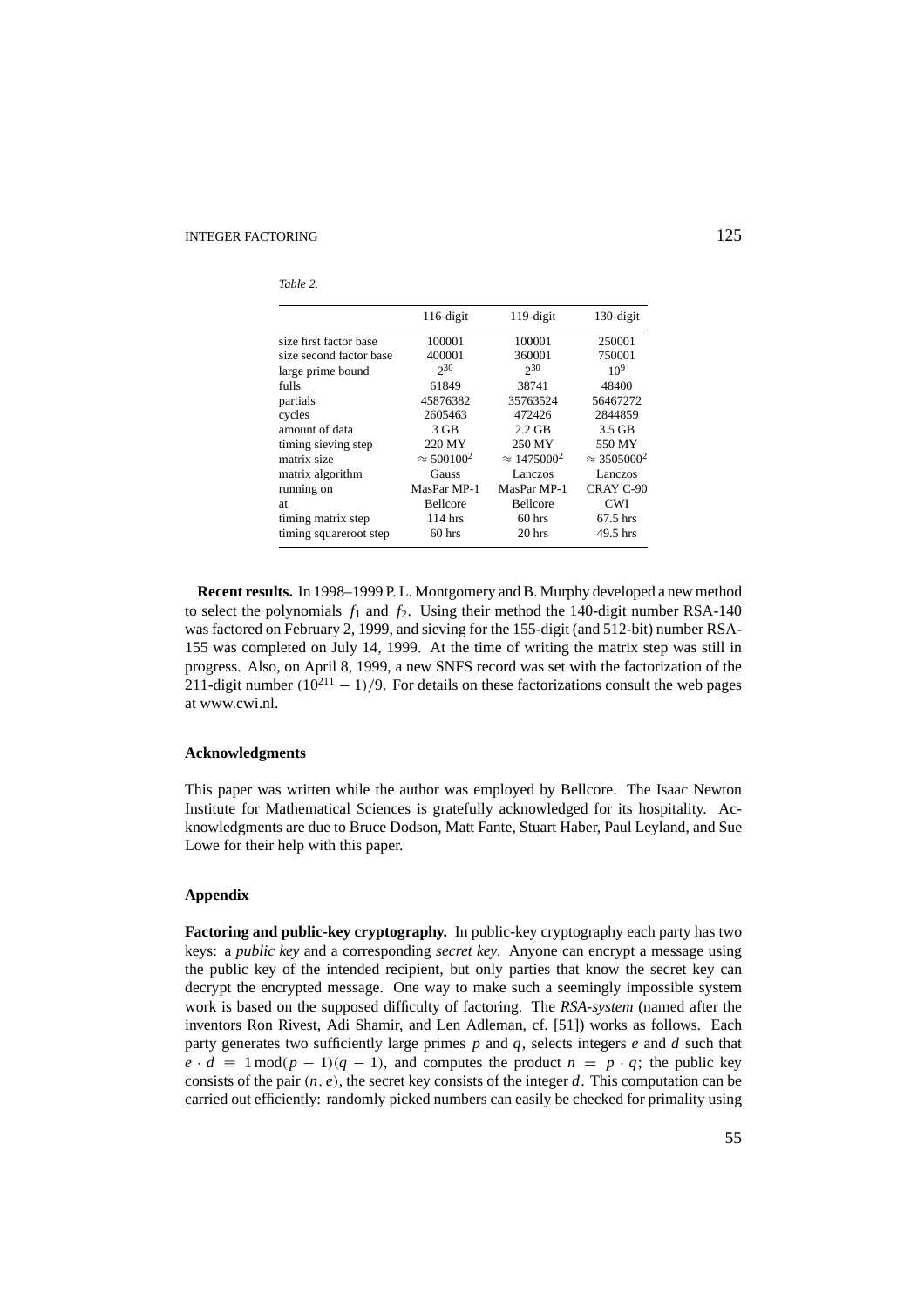probabilistic primality tests (as shown in Section 2); the density of primes is sufficiently high ( $\pi(x) \approx x/\ln x$ , cf. Section 2); *d* can be derived from *e*, *p*, and *q*, using the extended Euclidean algorithm (if *e* and  $(p - 1)(q - 1)$  are coprime); and multiplication is easy.

Let the message *m* be a bit string shorter than *n*. To encrypt *m* using the public key  $(n, e)$ one computes  $E(m) = m^e \mod n$ , which is equal to *m* because of Fermat's little theorem and the Chinese remainder theorem (cf. [25]). The modular exponentiations can be done efficiently using the repeated square and multiply method, as shown in Section 2. Since *d* can be found given *e* and the factors of *n*, factoring *n* suffices to break RSA. Conversely, it is believed that in general, without knowledge of *d*, factoring *n* is necessary to be able to decrypt RSA-encrypted messages.

RSA can also be used as a signature scheme: the owner of secret key *d*, whose public key is  $(n, e)$ , is the only one who can compute the signature  $S(m) = m<sup>d</sup> \text{ mod } n$  for some message  $m$ , but everyone can check that  $S(m)$  is the signature on  $m$  of the owner of the secret key corresponding to  $(n, e)$  by verifying that  $S(m)^e \mod n$  equals the original message *m*.

### **Notes**

- 1. The 116-digit factorization of a BlackNet PGP key described in [22] used the same software as [4] but was distributed on a much smaller scale than the other efforts.
- 2. This can be done using Euclid's algorithm, as explained before. Note that if  $gcd(a, n) \neq 1$  we have found a factor  $> 1$  of *n* (since  $1 < a < n$ ), so that *n* is composite.
- 3. 'Some people have all the luck' (cf. [47]).
- 4. A similar idea can also be found in [26].
- 5. In CFRAC v's such that  $s_v$  is small are generated using continued fractions. If  $a_i/b_i$  is the *i*th continued fraction convergent to  $\sqrt{n}$ , then  $r(a_i) = a_i^2 - nb_i^2$  satisfies  $|r(a_i)| < 2\sqrt{n}$ . Thus, with  $v = a_i$  we have that  $|s_v| = |r(a_i)|$  is bounded by  $2\sqrt{n}$ . Even though this is smaller than the  $|s_{v(i)}|$ 's that are generated in QS, CFRAC is less efficient than QS because the smoothness of the  $|s_v|$ 's in CFRAC cannot be detected using a sieve, but has to be checked 'individually' per  $|s_v|$  using trial division or elliptic curves.
- 6. Pollard refers to line-by-line sieving in *Lq* as *sieving by rows*. For a small minority of *q*'s only a few *b*'s have to be considered, in which case line-by-line (or row) sieving *is* the preferred strategy.

### **References**

- 1. L. M. Adleman, Factoring numbers using singular integers, *Proc. 23rd Annual ACM Symp. on Theory of Computing (STOC)*, New Orleans, (May 6–8, 1991) pp. 64–71.
- 2. W. R. Alford, A. Granville, and C. Pomerance, There are infinitely many Carmichael numbers, *Ann. of Math*, Vol. 140 (1994) pp. 703–722.
- 3. W. R. Alford, A. Granville, and C. Pomerance, On the difficulty of finding reliable witnesses, ANTS'94, Lecture Notes in Comput. Sci., 877 (1994) pp. 1–16.
- 4. D. Atkins, M. Graff, A. K. Lenstra, and P. C. Leyland, The magic words are squeamish ossifrage, *Advances in Cryptology*, Asiacrypt'94, Lecture Notes in Comput. Sci., 917 (1995) pp. 265–277.
- 5. D. J. Bernstein, The multiple-lattice number field sieve, Chapter 3 of Ph.D. thesis; ftp://koobera.math.uic.edu/pub/papers/mlnfs.dvi.
- 6. W. Bosma and A. K. Lenstra, An implementation of the elliptic curve integer factorization method, *Computational Algebra and Number Theory* (W. Bosma and A. van der Poorten, eds.), Kluwer Academic Publishers, Dordrecht, Boston, London (1995) pp. 119–136.
- 7. R. P. Brent, Factorization of the tenth and eleventh Fermat Numbers, manuscript (1996).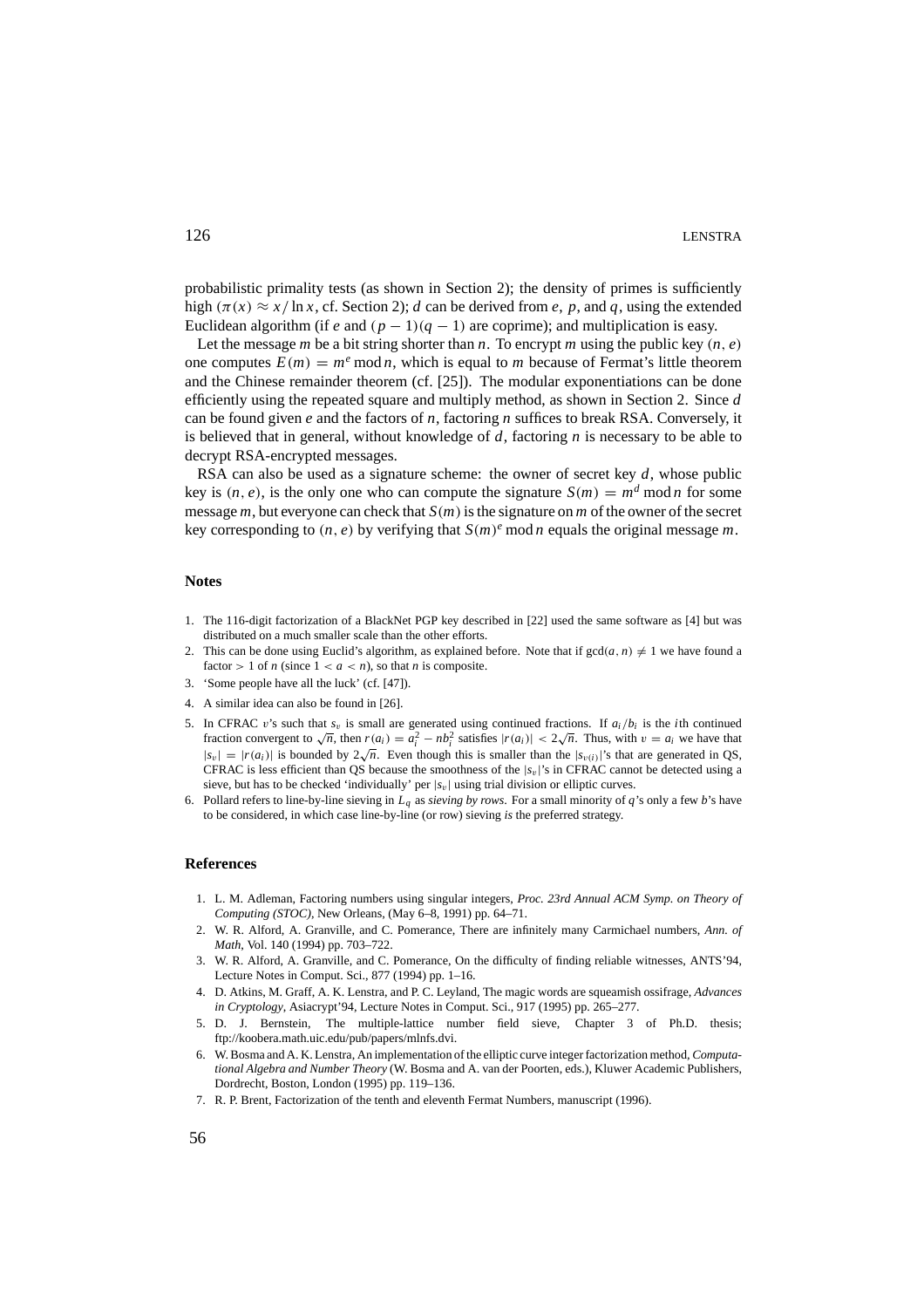- 8. R. P. Brent and J. M. Pollard, Factorization of the eighth Fermat number, *Math. Comp.*, Vol. 36 (1981) pp. 627–630.
- 9. J. Buchmann, J. Loho, and J. Zayer, An implementation of the general number field sieve, Advances in Cryptology, Crypto '93, Lecture Notes in Comput. Sci, 773 (1994) pp. 159–165.
- 10. E. R. Canfield, P. Erdös, and C. Pomerance, On a problem of Oppenheim concerning "Factorisatio Numerorum," *J. Number Theory*, Vol. 17 (1983) pp. 1–28.
- 11. H. Cohen, A course in computational number theory, *Graduate Texts in Mathematics*, Vol. 138, Springer-Verlag, Berlin (1993).
- 12. S. Contini and A. K. Lenstra, Implementations of blocked Lanczos and Wiedemann algorithms, manuscript.
- 13. J. Cowie, B. Dodson, R. M. Elkenbracht–Huizing, A. K. Lenstra, P. L. Montgomery, and J. Zayer, A World Wide Number Field Sieve factoring record: on to 512 bits, Advances in Cryptography, Asiacrypt '96, Lecture Notes in Computer Science, 1163 (1996) pp. 382–394.
- 14. J. A. Davis and D. B. Holdridge, Factorization using the quadratic sieve algorithm, Tech. Report SAND 83-1346, Sandia National Laboratories, Albuquerque, NM (1983).
- 15. N. G. de Bruijn, On the number of positive integers  $\leq x$  and free of prime factors  $> y$ , II, *Indag. Math.*, Vol. 38 (1966) pp. 239–247.
- 16. M. Deleglise and J. Rivat, Computing π(*x*): the Meissel, Lehmer, Lagarias, Miller, Odlyzko method, *Math. Comp.*, Vol. 65 (1996) pp. 235–245.
- 17. T. Denny, B. Dodson, A. K. Lenstra, and M. S. Manasse, On the factorization of RSA-120, Advances in Cryptology, Crypto '93, Lecture Notes in Comput. Sci., 773 (1994) pp. 166–174.
- 18. B. Dodson and A. K. Lenstra, NFS with four large primes: an explosive experiment, Advances in Cryptology, Crypto '95, Lecture Notes in Comput. Sci., 963 (1995) pp. 372–385.
- 19. R. M. Elkenbracht–Huizing, An implementation of the number field sieve, Technical Report NM-R9511, Centrum voor Wiskunde en Informatica, Amsterdam, 1995; to appear in *Experimental Mathematics*.
- 20. R. M. Elkenbracht–Huizing, A multiple polynomial general number field sieve, *Preproceedings ANTS II* (H. Cohen, ed.), Université de Bordeaux (1996) pp. 101–116.
- 21. M. Gardner, Mathematical games, A new kind of cipher that would take millions of years to break, *Scientific American* (August 1977) pp. 120–124.
- 22. J. Gillogly, A. K. Lenstra, P. C. Leyland, and A. Muffett, An unnoticed factoring attack on a PGP key, presented at Crypto '95 rump session.
- 23. R. Golliver, A. K. Lenstra, and K. McCurley, Lattice sieving and trial division, ANTS'94, Lecture Notes in Comput. Sci., 877 (1994) pp. 18–27.
- 24. G. H. Hardy and W. M. Wright, *An Introduction to the Theory of Numbers*, 5th ed., Oxford University Press, Oxford (1979).
- 25. D. E. Knuth, Art of computer programming, volume 2, *Seminumerical Algorithms*, 2nd ed., Addison-Wesley, Reading, Massachusetts (1981).
- 26. M. Kraïtchik, *Theorie de Nombres, II*, Gauthiers-Villars, Paris (1926) pp. 195-208.
- 27. J. C. Lagarias, V. S. Miller, and A. M. Odlyzko, Computing  $\pi(x)$ : The Meissel–Lehmer Method, *Math. Comp.*, Vol. 44 (1985) pp. 537–560.
- 28. B. A. LaMacchia and A. M. Odlyzko, Solving large sparse linear systems over finite fields, Advances in Cryptology, Crypto'90, Lecture Notes in Comput. Sci., 537 (1991) pp. 109–133.
- 29. A. K. Lenstra and H. W. Lenstra, Jr., Algorithms in number theory, Chapter 12 in *Handbook of Theoretical Computer Science, Volume A, Algorithms and Complexity* (J. van Leeuwen, ed.), Elsevier, Amsterdam (1990).
- 30. A. K. Lenstra and H. W. Lenstra, Jr., The development of the number field sieve, *Lecture Notes in Math.*, Springer-Verlag, Berlin, 1554 (1993).
- 31. A. K. Lenstra, H. W. Lenstra, Jr., M. S. Manasse, and J. M. Pollard, The factorization of the ninth Fermat number, *Math. Comp.*, Vol. 61 (1993) pp. 319–349.
- 32. A. K. Lenstra and M. S. Manasse, Factoring by electronic mail, Advances in Cryptology, Eurocrypt '89, Lecture Notes in Comput. Sci., 434 (1990) pp. 355–371.
- 33. A. K. Lenstra and M. S. Manasse, Factoring with two large primes, Advances in Cryptology, Eurocrypt '90, Lecture Notes in Comput. Sci., 473 (1990) pp. 72–82; *Math. Comp.*, Vol. 63 (1994) pp. 785–798.
- 34. H. W. Lenstra, Jr., Factoring integers with elliptic curves, *Ann. of Math*, Vol. 126 (1987) pp. 649–673.
- 35. H. W. Lenstra, Jr., and C. Pomerance, A rigorous time bound for factoring integers, *J. Amer. Math. Soc.*, Vol. 5 (1992) pp. 483–516.